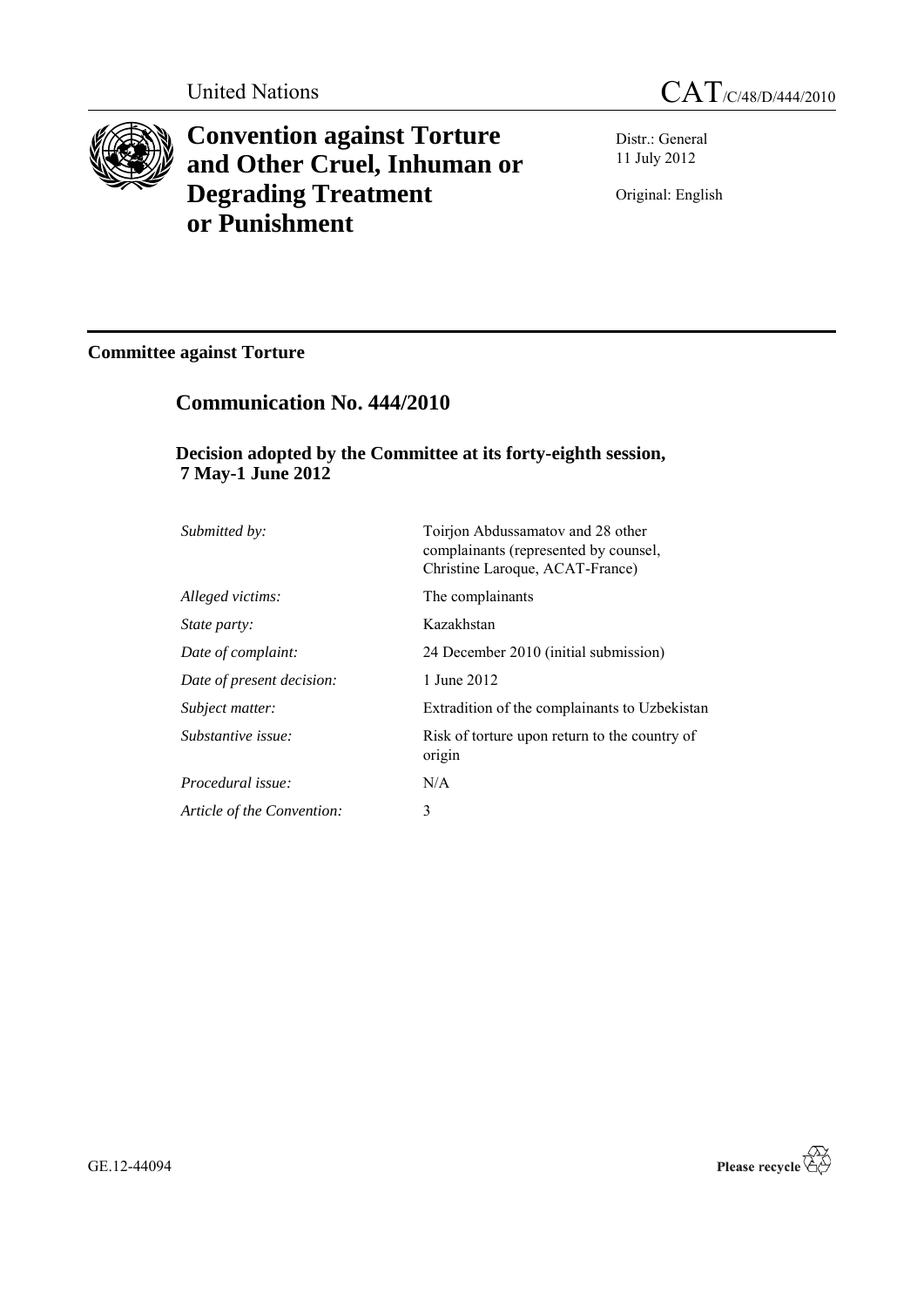# **Annex**

# **Decision of the Committee against Torture under article 22 of the Convention against Torture and Other Cruel, Inhuman or Degrading Treatment or Punishment (forty-eighth session)**

concerning

# **Communication No. 444/2010**

| Submitted by:       | Toirjon Abdussamatov and 28 other<br>complainants (represented by counsel,<br>Christine Laroque, ACAT-France) |
|---------------------|---------------------------------------------------------------------------------------------------------------|
| Alleged victims:    | The complainants                                                                                              |
| <i>State party:</i> | Kazakhstan                                                                                                    |
| Date of complaint:  | 24 December 2010 (initial submission)                                                                         |

*The Committee against Torture*, established under article 17 of the Convention against Torture and Other Cruel, Inhuman or Degrading Treatment or Punishment,

*Meeting* on 1 June 2012,

*Having concluded* its consideration of complaint No. 444/2010, submitted to the Committee against Torture by Christine Laroque on behalf of Toirjon Abdussamatov and 28 other complainants under article 22 of the Convention against Torture and Other Cruel, Inhuman or Degrading Treatment or Punishment,

*Having taken into account* all information made available to it by the complainants, their counsel and the State party,

*Adopts the following*:

# **Decision under article 22, paragraph 7, of the Convention against Torture**

1.1 The complainants are 27 Uzbek and 2 Tajik nationals<sup>1</sup>: Torjon Abdussamatov; Faizullohon Akbarov; Shodiev Akmaljon; Suhrob Bazarov; Ahmad Boltaev; Shuhrat Botirov; Mukhitdin Gulamov; Shukhrat Holboev; Saidakbar Jalolhonov; Abror Kasimov; Olimjon Kholturaev; Sarvar Khurramov; Oybek Kuldashev; Kobiljon Kurbanov; Bahriddin Nurillaev; Bahtiyor Nurillaev; Ulugbek Ostonov; Otabek Sharipov; Tursunboy Sulaimonov; Abduazimhuja Yakubov; Uktam Rakhmatov; Alisher Khoshimov; Oybek Pulatov; Maruf Yuldoshev; Isobek Pardaev; Ravshan Turaev; Dilbek Karimov; Sirojiddin Talipov and Fayziddin Umarov. The complainants claim that their extradition to Uzbekistan would constitute a violation by Kazakhstan of article 3 of the Convention against Torture. They are represented by counsel, Christine Laroque, Action by Christians for the Abolition of Torture (ACAT France).

<sup>&</sup>lt;sup>1</sup> While in Kazakhstan, all complainants gave power of attorney to counsel.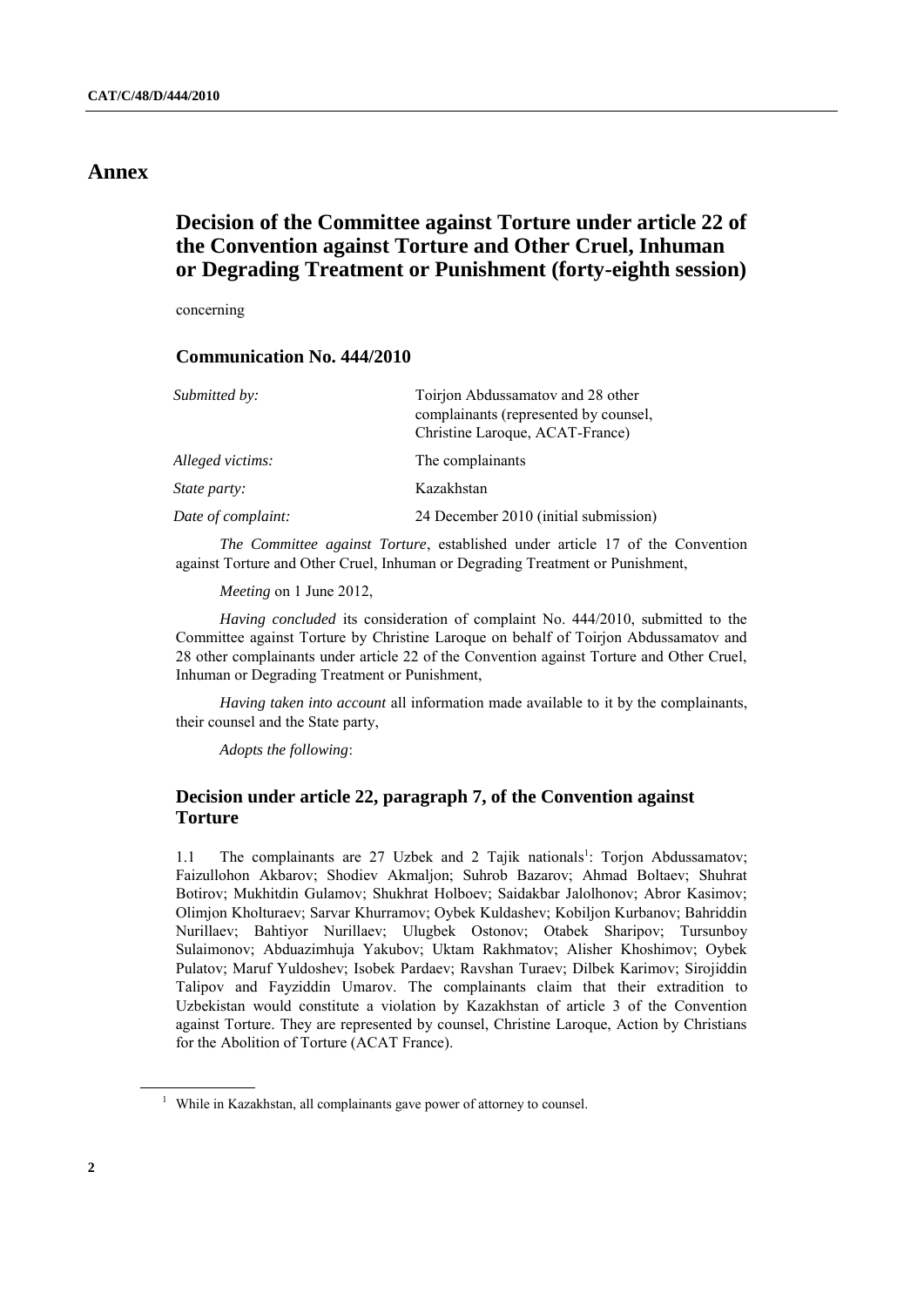1.2 Under rule 114 (former rule 108) of its rules of procedure, the Special Rapporteur on new complaints and interim measures acting on behalf of the Committee requested the State party, on 24 and 31 December 2010 and 21 January 2011, not to extradite the complainants to Uzbekistan while their communication was under consideration by the Committee. On 6 May 2011 and 9 June 2011, the request for interim measures was reiterated. Nevertheless, the complainants were extradited to Uzbekistan on 29 June 2011.

1.3 On 15 November 2011, at its 47th session, the Committee decided that, by breaching the Committee"s request under rule 114 of its rules of procedure, the State party had failed in its obligations to cooperate in good faith under article 22, of the Convention; and that the communication was admissible insofar as it raised issues with respect to article 3 of the Convention. The Committee accepted the State party"s request for an oral hearing, and, accordingly decided to invite State party representatives together with the complainants' counsel to an oral hearing on the merits of the communication, to take place at the Committee"s forty-eighth session, in May 2012.

1.4 On 1 June 2012, the Committee decided to make public its admissibility decision of 15 November 2011. The present decision reproduces only a summary of the facts as presented by the complainants, the complaint and the parties" submissions on the merits. For the parties' submissions on admissibility and the Committee's decision see [Abdussamatov et. al v. Kazakhstan,](http://www.bayefsky.com/docs.php/area/jurisprudence/treaty/cat/opt/0/node/4/filename/kazakhstan_t5_cat_444_2010_scan) communication No. 444/2010, decision of admissibility adopted on 15 November 2011.

### **Summary of the facts as presented by the complainants**

2.1 The complainants are practitioners of Islam and fled Uzbekistan for fear of persecution for practising their religion. Twelve (12) complainants were recognized as mandate refugees by the Office of the United Nations High Commissioner for Refugees (UNHCR) between 2005 and March 2010. In January 2010, a new Law on Refugees came into force in Kazakhstan, requiring all asylum-seekers, as well as mandate refugees recognized by UNHCR, to register with the Government of Kazakhstan and no longer with UNHCR. The complainants duly registered with the migration police in May 2010.

2.2 Between 9 and 11 June 2010, the complainants were arrested by the Kazakh migration police and by plainclothes agents believed to be from the Committee for National Security (KNB). No arrest warrant was shown at the time of the arrest; some of the complainants, however, saw it later. In May 2010, the Central Committee for Determination of Refugee Status (CDRS) conducted interviews with the complainants without the assistance of a lawyer or a translator. On 11 and 27 August 2010, CDRS rejected their asylum applications, regardless of the previous status of UNHCR mandate refugee of 12 complainants. The decisions merely stated that the cases did not satisfy the criteria for refugee status, without providing any other explanations.

2.3 On 8 September 2010, the Office of the Prosecutor in Almaty announced that, further to a request from the Uzbek authorities and in accordance with the bilateral agreement of 22 January 1993 (the Commonwealth of Independent States (C.I.S.) Convention on Legal Assistance and Legal Relations in Civil, Family, and Criminal Matters (the Minsk Convention)) and the 2001 Shanghai Convention, the complainants would be extradited to Uzbekistan, as they were involved in "illegal organizations" and accused of "attempts to overthrow the constitutional order" in Uzbekistan. However, neither the order of extradition nor any other written notification was given to them.

2.4 On 6 December 2010, court No. 2 of the Almalinsk district of Almaty decided to deal jointly with the complainants' appeals against the CDRS decisions.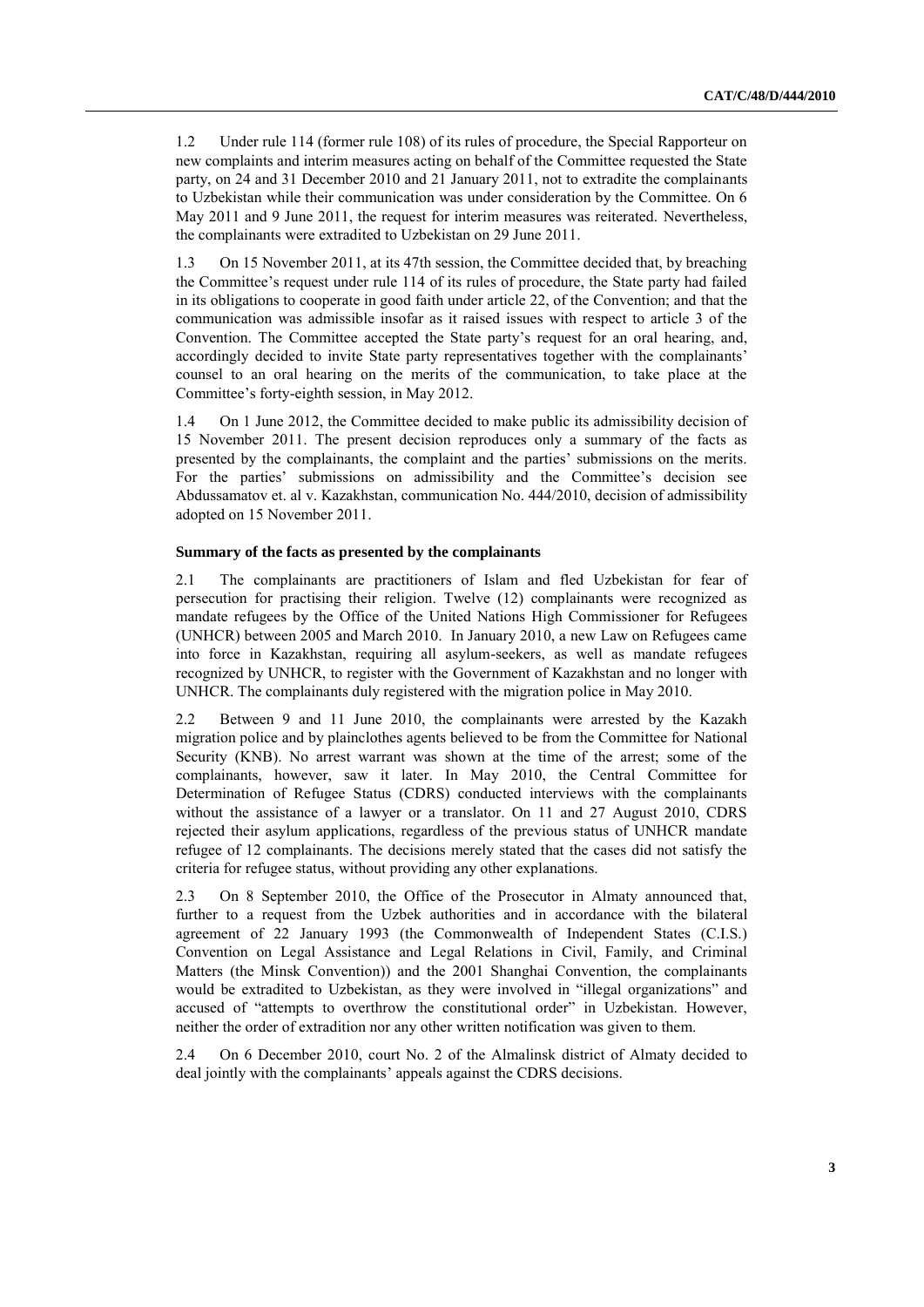#### **Summary of the complaint**

3.1 The complainants refer to the concluding observations by the Human Rights Committee for Uzbekistan, in which it expressed concerns about the limitations and restrictions on freedom of religion and belief and about the use of criminal law to penalize the apparently peaceful exercise of religious freedom, including for members of nonregistered religious groups and the persistent reports of charges and imprisonment of such individuals<sup>2</sup>, as well as to a report by Human Rights Watch stating that Uzbek authorities have targeted and imprisoned Muslims and other religious believers who practise their faith outside official institutions or who belong to unregistered religious organizations.<sup>3</sup>

3.2 The complainants further submit that Uzbekistan"s record on torture and illtreatment has been well documented and that in 2010 the Human Rights Committee noted with concern the continued reported occurrence of torture and ill-treatment.<sup>4</sup> ACAT-France, counsel for the complainants, has been closely following up dozens of cases of torture victims and notes that torture practice remains systematic in Uzbekistan and that Muslims practising their faith outside official State controls are significantly targeted for acts of torture and other forms of mistreatment in custody.

#### **Summary of the State party's observations on the merits**

4.1 On 24 June 2011, the State party submits its observations on the merits and informs the Committee on the extradition of 19 complainants. It recalls that from 9 June to 14 December 2010, 19 foreigners for whom arrest warrants for serious crimes had been issued in Uzbekistan were arrested. Four of them were asylum-seekers and 15 had been granted refugee status by UNHCR. As of 1 January 2010, matters concerning asylum-seekers and refugees were regulated by the new Refugee Act and therefore refugee statuses formerly issued by UNHCR were withdrawn. A special commission under the Ministry of Labour and Social Affairs (Ministry of Interior as of 30 September 2010) reviewed the 19 complainants" refugee status. An expert from UNHCR in Geneva participated in the examination and had access to all meetings and documentation. The commission also reviewed material provided by Uzbekistan. The commission rejected the asylum claims and withdrew the refugee status of all 19 complainants. From 10 to 29 December 2010, court No. 2 of the Almalinsk district of Almaty reviewed the complainants" claims and endorsed the commission"s decision rejecting refugee status. In a hearing from 2 February to 29 March 2011, the Almaty City court rejected the complainants" appeal. The cassation appeals of 28 complainants<sup>5</sup> were rejected and the commission's decision became final. The complainants also instituted proceedings under article 531-1 of the Criminal Procedure Code against the decision by the General Prosecutor to extradite them to Uzbekistan. On 15 March 2011, court No. 2 of Almalinsk district rejected their complaint. The Almaty city court also rejected their appeal and the decision of the General Prosecutor to extradite them became final.

4.2 The State party submits that during the judicial proceedings, monitoring was carried out by a representative of UNHCR and of the State party"s Human Rights Office. There were no complaints about the proceedings before the commission. The proceedings were

<sup>2</sup> CCPR/CO/83/UZB, para. 22 and CCPR/C/UZB/CO/3, para. 19.

<sup>&</sup>lt;sup>3</sup> Human Rights Watch report, Creating Enemies of the State: Religious Persecution in Uzbekistan (2004), available from: http://www.hrw.org/en/reports/2004/03/29/creating-enemies-state-0).

<sup>&</sup>lt;sup>4</sup> CCPR/C/UZB/CO/3, para. 11.

<sup>5</sup> It is not clear from the State party's observations if they address only 19 complainants (which ones is not clear) or if they address 28 complainants; in this case it is not clear what happened to the remaining complainant.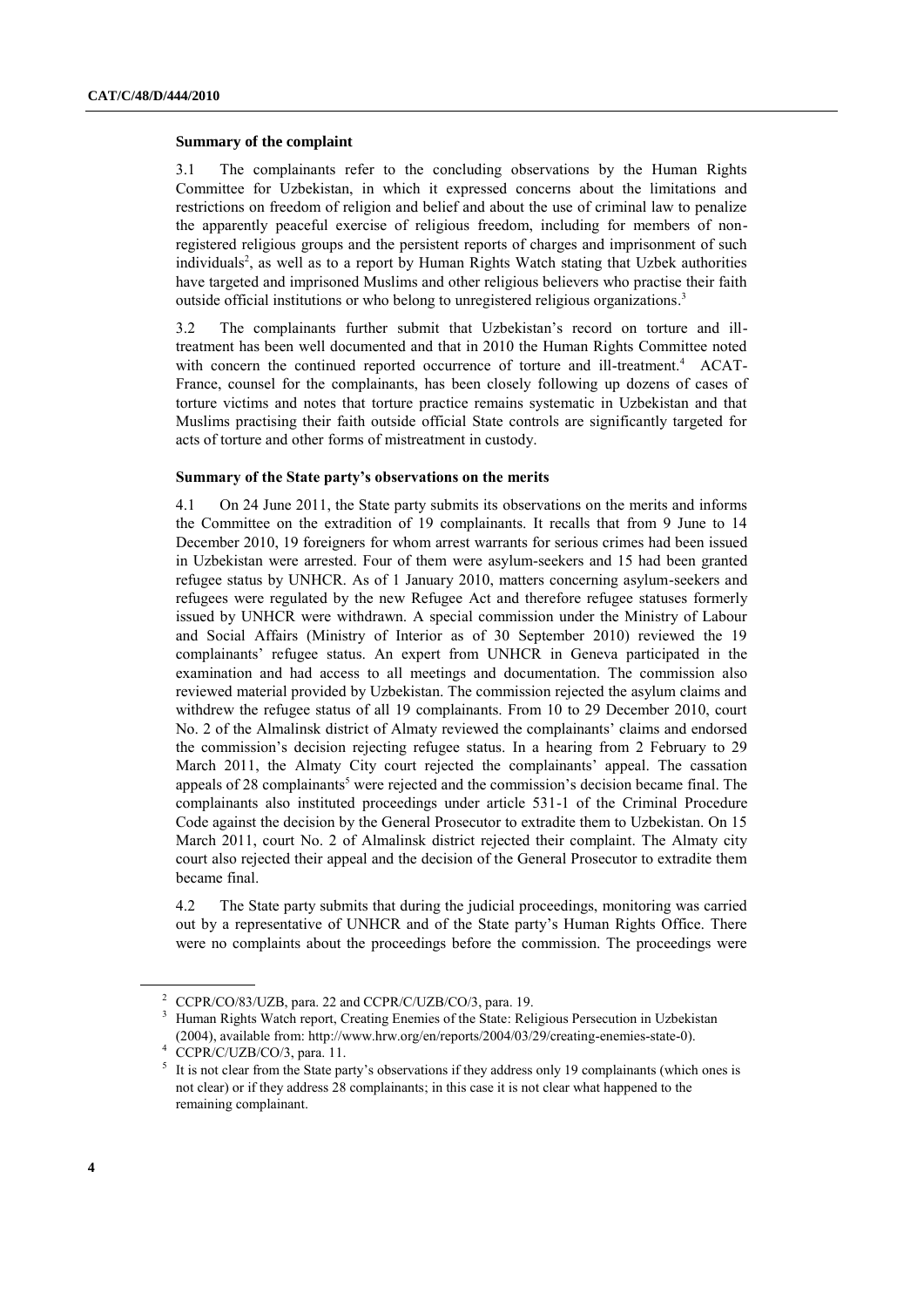transparent and impartial and followed international standards, including the 1951 Convention relating to the Status of Refugees. The complainants" requests for refugee status were examined pursuant to the law on refugees and the complainants appealed the negative decision to all instances. Legal representation of the complainants was guaranteed before all instances. The decision of the commission on migration was based on the fact that the complainants would pose a threat to the State party and could cause significant damage to the security of other countries. The complainants did not receive refugee status pursuant to Article 1 F (c) of the 1951 Convention relating to the Status of Refugees. The State party further submits that Uzbekistan is a party to the International Covenant on Civil and Political Rights and the Convention against Torture; therefore the criminal investigation against the complainants will be made according to Uzbek national law and to the country"s international obligations.

4.3 The complainants were extradited pursuant to the Minsk Convention. The Uzbek authorities guaranteed to respect their rights and freedoms, and that no torture or cruel, inhuman or degrading treatment would harm them. The State party therefore submits that the present communication is without merits.

# **Summary of the complainants' comments on the State party's observations on the merits**

5.1 On 5 August 2011 counsel notes, first, that the State party refers to only 19 complainants out of 29. Further she reiterates her view that the remedies provided to the complainants in the context of their asylum applications were not effective.<sup>6</sup> Counsel notes that according to the State party, the asylum requests of the complainants were rejected on the basis of section 12 of the Refugee Act, pursuant to which refugee status is not granted if there are serious doubts as to whether the asylum-seekers were or are members of forbidden religious organizations. This provision of the law was criticized as being contrary to international refugee law. <sup>7</sup>

5.2 Counsel notes that after their removal to Uzbekistan, the complainants were detained incommunicado. The complainants were extradited on 9 June 2011, disregarding the Committee"s request for interim measures of protection, with the knowledge that the complainants would be in danger of being subjected to torture upon return, and depending on "unreliable diplomatic assurance" reportedly provided by Uzbekistan. The State party has officially acknowledged the removal of 28 individuals; counsel requests clarifications about the whereabouts and the status of the one remaining individual.

<sup>6</sup> In this context, counsel refers to paragraph 19 of the concluding observations of the Human Rights Committee concerning the examination of the initial report of Kazakhstan in July 2011 (CCPR/C/KAZ/CO/1), noting with concern that despite the enactment of new refugee legislation in 2010, its application does not guarantee the rights protected under the Covenant, and that individuals, in particular Uzbek nationals […], have no protection under the principle of non-refoulement. Counsel also refers to a submission prepared by several Kazakh NGOs in June 2011, expressing similar concerns and referring expressly to the situation of the complainants in the present case (Kazakh NGOs joint report to the Human Rights Committee, available from

http://www2.ohchr.org/english/bodies/hrc/docs/ngos/Almaty\_report\_HRC102.pdf). <sup>7</sup> Counsel refers to a report prepared by FIDH in October 2009: "Kazakhstan/Kyrgyzstan: Exploitation

of migrant workers, protection denied to asylum seekers and refugees". Finally, counsel explains that Kazakh NGOs criticize the role of UNHCR as participating in the determination of asylum status in the State party (Kazakhstan Coalition of Nongovernmental Organizations (NGOs) against Torture, 2010 Report, p. 11, [http://www.bureau.kz/news/download/175.pdf\)](http://www.bureau.kz/news/download/175.pdf), and notes that the Human Rights Committee expressed similar concerns in its concluding observations on Kazakhstan in July 2011.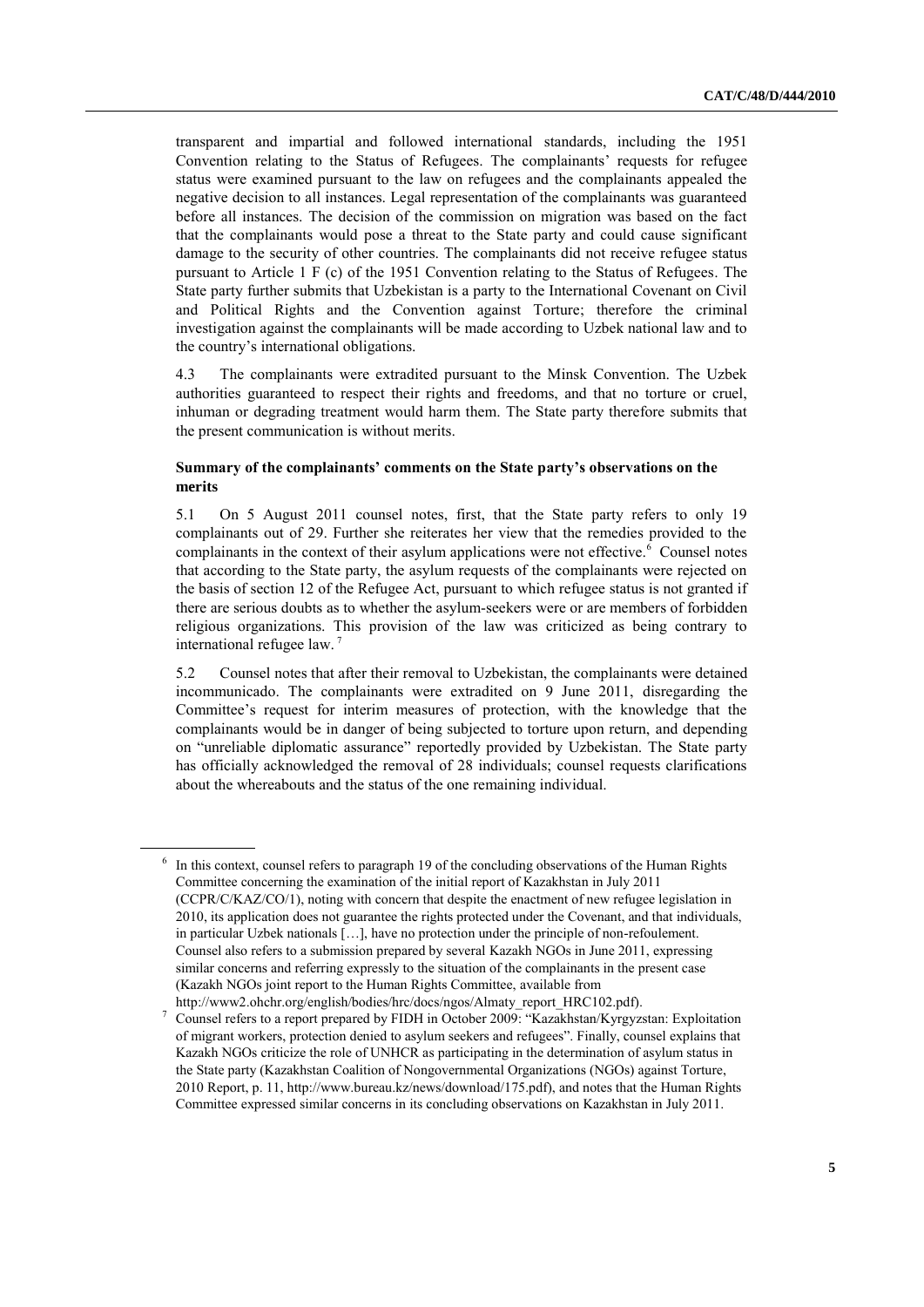5.3 Counsel notes that the complainants" extradition took place on the basis of the Minsk Convention, which, however, does not refer to the non-refoulement obligation arising from the State party"s adherence to the Convention against Torture, and its provisions cannot release the State party from its obligations not to return an individual if a risk of torture exists in the receiving State.

5.4 Counsel further contends that the State party was aware of the existence of a risk for the complainants of being subjected to torture in Uzbekistan. She points out that several public reports on the widespread use of torture in Uzbekistan were released by United Nations institutions, and international and national non-governmental organizations (NGOs). 8 In their asylum applications, the complainants had provided details of their personal risk of torture in Uzbekistan; a number of them also referred to torture previously suffered there. All of the complainants are charged with serious crimes in Uzbekistan, such as belonging to a prohibited religious movement, and as such, all of them belong to a group systematically exposed to ill-treatment. In addition, many of the complainants had been previously granted refugee status in Kazakhstan, by UNHCR, prior to the entry into force of the new refugee law.

5.5 Finally, on the issue of diplomatic assurances, counsel explains that the Human Rights Committee, in its concluding observations concerning Kazakhstan in July 2011, has specifically warned the State party to exercise utmost care in relying on diplomatic assurances when considering the return of foreign nationals to countries where they are likely to be subjected to torture or serious human rights violations. In the present case, no appropriate follow-up mechanism exists for the monitoring of the situation of the complainants in Uzbekistan, and there is no access to the complainants there.

# **Summary of additional information by the State party**

6.1 On 23 September 2011, the State party reiterates that all proceedings concerning the asylum applications of the complainants before the Migration Commission were lawful and that the authorities" decision not to grant asylum to the complainants was well founded and lawful. The Migration Commission was provided with all extradition materials received from the Uzbek authorities.

6.2 All refusals to grant asylum to the complainants, as well as the decisions to extradite them to Uzbekistan were examined and confirmed by a court, including on appeal. All proceedings were transparent and held in an impartial manner. All complainants were offered the services of lawyers, at all stages of the trial, including representing their interests on appeal.

6.3 The State party emphasizes that the decisions of the Migration Commission were based on the existence of reliable and verified information to the effect that the complainants" presence in Kazakhstan constitutes a threat for the State party and could also cause irreparable harm to the security of other countries. Article 1 F (c) of the 1951 Convention relating to the Status of Refugees provides that the provisions of the Convention shall not apply to any person with respect to whom there are serious reasons for considering that "he has been guilty of acts contrary to the purposes and principles of the United Nations". Pursuant to article 12 of the Refugee Act, refugee status cannot be granted

Reference is made to the concluding observations on Uzbekistan by the Committee against Torture (CAT/C/UZB/CO/3), those of the Human Rights Committee (CCPR/CO/83/UZB), and a report by the Special Rapporteur on the question of torture (A/HRC/13/39/Add.6), as well as public reports concerning Uzbekistan prepared by ACAT France, Amnesty International, and Human Rights Watch, and Uzbek NGOs.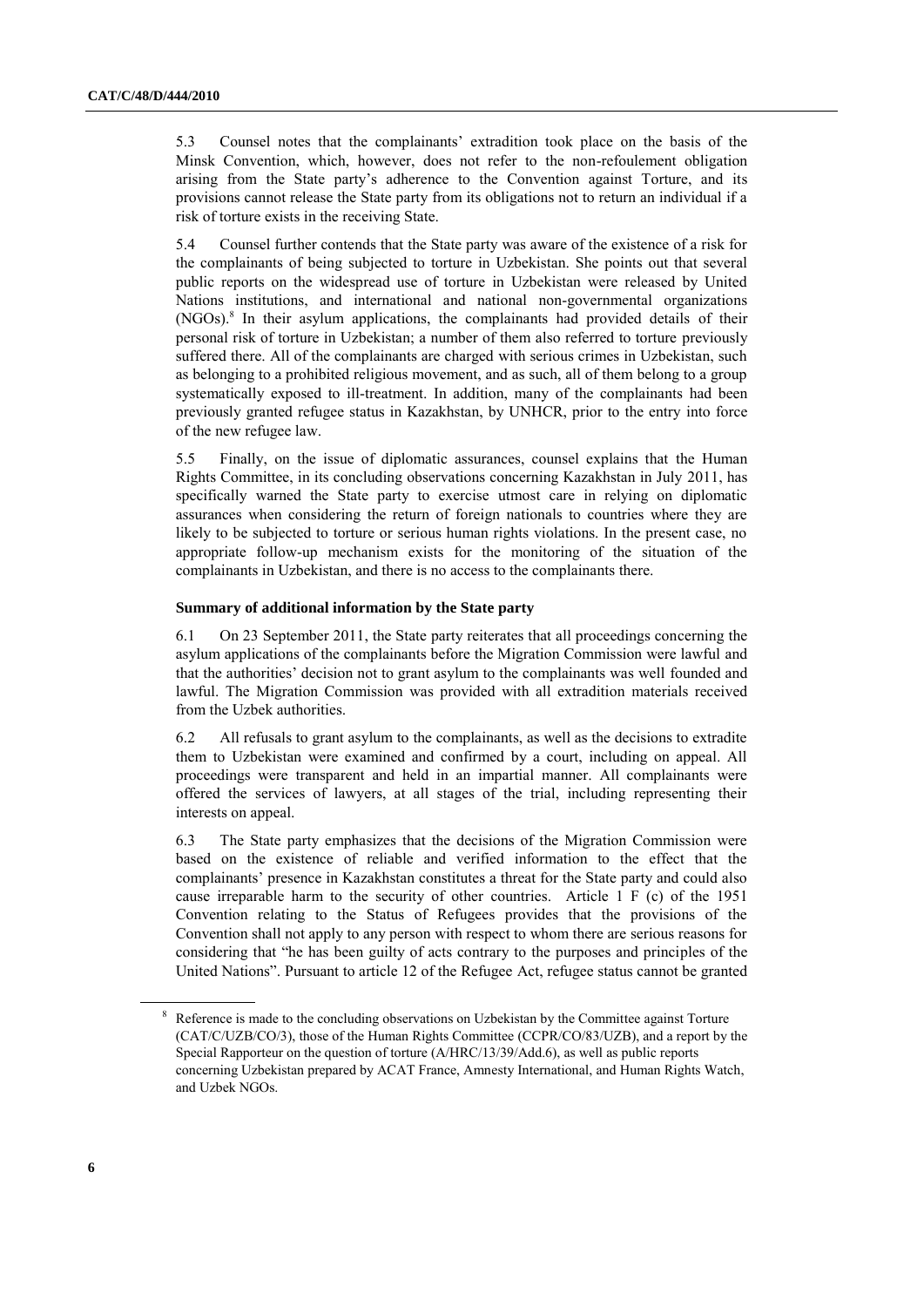where there are serious grounds to believe that the interested individuals participate or had participated in the activities of forbidden religious organizations. On this ground, having studied the materials on file, UNHCR has decided to annul the refugee certificates previously issued to a number of the complainants.

6.4 As to the complainants" situation in Uzbekistan, the State party reiterates that Uzbekistan is a party to the basic international human rights instruments and that criminal prosecutions there are conducted in accordance with national law and in light of the international obligations of Uzbekistan. Uzbekistan provided guarantees regarding respect for the basic rights and freedoms of the complainants, and that the latter would not be subjected to torture or other forms of cruel, inhuman or degrading treatment.

#### **The complainants' further submission on the merits**

7.1 On 29 February 2012, counsel submits further information with regard to the complainants' reasons for seeking protection in Kazakhstan. Counsel points out that she was not able to contact the complainants in detention in Kazakhstan or in Uzbekistan upon their extradition; therefore the information is based on the complainants" asylum application, the appeals and legal motions lodged by their lawyers in their judicial proceedings before the State party"s courts in 2010 and 2011, and the Kazakh court rulings. All complainants signed a power of attorney for counsel in the framework of the present communication.

#### *Toirjon Abdussamatov*

7.2 In May 1999, the complainant joined the Islamic Movement of Uzbekistan in Tajikistan. After one month, he escaped from the camp and surrendered to the police in Uzbekistan. In April 2000, he was convicted to 20 years' imprisonment. In February 2005, he was amnestied, however the police threatened him with re-arrest if he did not agree to spy on several Muslims at the mosque. In November 2005, his brother was arrested in Kazakhstan and forcibly returned despite his asylum application, and thereafter the family"s house was under surveillance. In December 2005, the complainant arrived in Almaty and in July 2007 he was granted UNHCR refugee status. After the complainant"s departure, his brother-in-law was arrested and beaten in police custody and the Uzbek authorities sent his mother and brother to look for him and pressured them to bring the complainant back.

#### *Faizullohon Akbarov*

7.3 On 18 June 2009, the complainant was arrested by officers from the National Security Service (SNB). In custody, he was severely beaten and put under psychological pressure, and threatened with being charged with terrorism. After a local NGO contacted the Ministry of Internal Affairs, he was transferred to a centre for homeless persons and then released on 22 June 2009. On 24 June 2009, he fled Uzbekistan and applied for asylum in Kazakhstan, where he was granted UNHCR refugee status.

#### *Shodiev Akmaljon*

7.4 The complainant, a Tajik national, had worked in Uzbekistan from 2000 to 2003. In 2007, when working in Russia, the complainant received a call from his brother informing him that an arrest warrant had been issued against him in Uzbekistan for membership of an extremist and religious organization. He applied for asylum in Russia, which was rejected. On 9 July 2009, after his return to Tajikistan, he was arrested and the security services threatened to extradite him to Uzbekistan. Through his network and by means of a bribe, the complainant"s father-in-law obtained his release, after which he fled to Kazakhstan.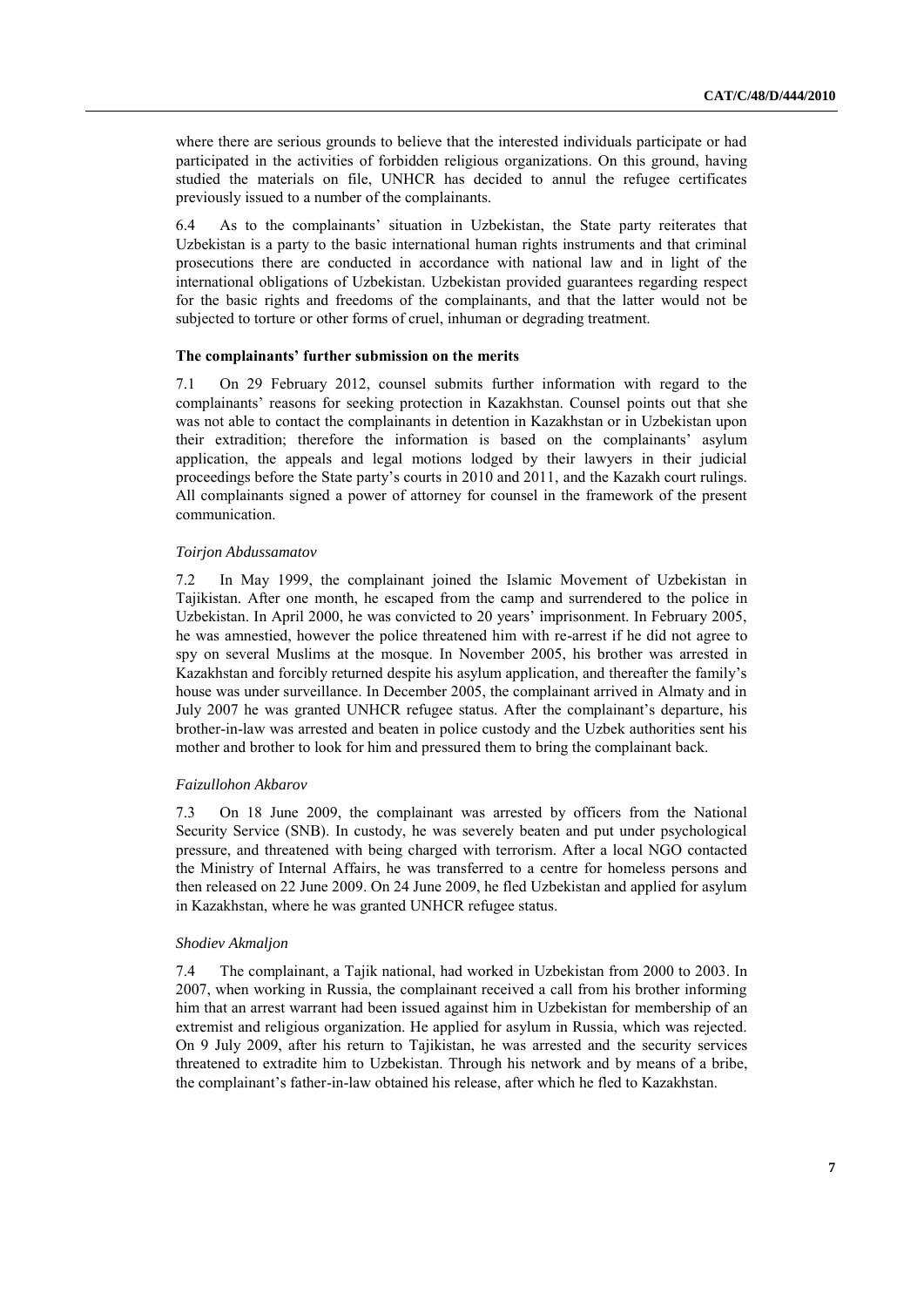#### *Suhrob Bazarov*

7.5 The complainant regularly attended prayers at the mosque. SNB agents questioned him several times and threatened him with arrest. His house was regularly searched by armed officers. In 2009, a friend of his invited him to a party where he met someone called Umar. In August 2009, his friend was arrested due to his relationship with Umar. The complainant was also questioned by the police. Fearing arrest, he left Uzbekistan and obtained UNHCR refugee status on 26 November 2009.

#### *Ahmad Boltaev*

7.6 On 2 April 2000, the complainant was arrested, during a massive wave of arrests of Muslims after the 1999 bomb blasts in Tashkent. He was beaten with truncheons in police custody and police officers planted heroin in his clothes and fabricated a case against him. He was beaten and tortured for 26 days until he agreed to sign a false confession, after which he was transferred to the Tashkent pretrial detention centre, where he was tortured again. On 15 May 2000, he was sentenced to 20 years' imprisonment for terrorism, incitement to racial, religious or ethnic hatred, attempts to overthrow the constitutional order and possession of drugs. In prison, he was coerced into running while naked and doing gruelling physical exercises; he was also regularly beaten and interrogated by SNB agents. On 27 December 2003, due to the critical state of his health, he was released from prison and requested to report to the local Ministry of Interior Department on a bi-weekly basis, when he was regularly beaten. On 13 September 2006, he was informed that several family members had been arrested. The complainant went into hiding, until he left for Kyrgyzstan in November 2007. On 17 March 2009, he went to Almaty and was granted UNHCR refugee status in August 2009.

#### *Shuhrat Botirov*

7.7 The complainant regularly attended Friday prayers at the mosque and was several times threatened with arrest by the local community authorities. In April 2010, two of his friends with whom he used to attend Friday prayers were arrested by the SNB. They were convicted to 9 and 20 years" imprisonment. The complainant was afraid for his life and decided to leave Uzbekistan. On 5 April 2010, he arrived in Kazakhstan, where he was granted UNHCR refugee status.

#### *Mukhitdin Gulamov*

7.8 In 1999, three of his friends with whom he used to attend the mosque were arrested and his house was searched. In 2001, in a new wave of arrests targeting the mosque he was attending, police searched his house in his absence. After this, the complainant went into hiding until 2004. When he came out of hiding, he was summoned by the Prosecutor's office and questioned about his acquaintances. From 2005 to 2007, he was in hiding again, after several friends were convicted. In early 2007, he left Uzbekistan and obtained UNHCR refugee status in Kazakhstan in March 2007.

#### *Shukhrat Holboev*

7.9 In November 1999, friends of the complainant were arrested and forced to sign documents alleging that the complainant was advocating overthrowing the constitutional regime. In December 1999, the complainant was arrested and forced to sign a confession. In February 2000, he was sentenced to six and a half years' imprisonment for attempts to overthrow the constitutional order and illegal possession of weapons, ammunition and explosives. On 14 January 2004, he was amnestied. In August 2009, several of his friends were arrested. On 9 October 2009, he fled to Kyrgyzstan and on 11 January 2010, he arrived in Almaty and applied for asylum under the 2010 Kazakh Refugee Act.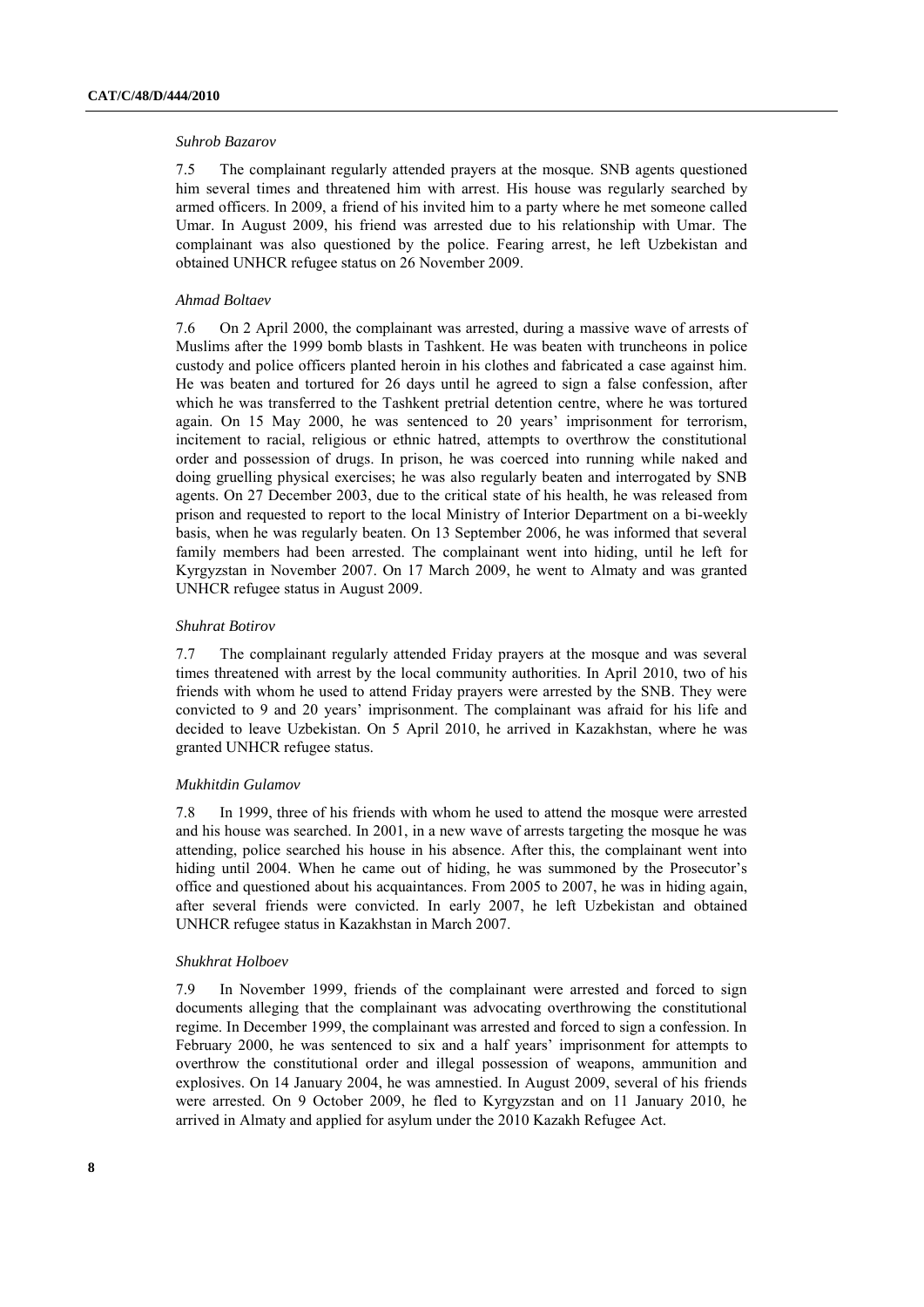#### *Saidakbar Jalolhonov*

7.10 In 1995, several religious leaders were arrested and the mosque the complainant used to attend was forcibly closed. He therefore decided to go to Russia. In Russia, he resumed his religious classes and became an Imam. He visited Uzbekistan once a year. In 2001, he was informed that his former teacher had been arrested and under torture revealed the names of all his students, including that of the complainant and that the SNB had come to his house several times to question his parents about him. The complainant immediately returned to Russia. In 2004, he was summoned by the Russian Federal Security Services, who informed him that he was on the Uzbek black list. Subsequently, he was denied renewal of his work permit and advised to leave Russia; otherwise he would be deported to Uzbekistan. He moved to Kyrgyzstan and then to Kazakhstan, where he was granted UNHCR refugee status on 26 August 2009.

#### *Dilbek Karimov*

7.11 The complainant worked at a factory in St. Petersburg. He started studying Islam. In 2009, his mother told him that his uncle and several friends had been arrested and accused of membership of an extremist religious group. She also told him that the SNB had come to his parents' apartment and that she, under pressure, had given them the complainant's address in St. Petersburg. The complainant was informed that the Uzbek authorities were looking for him for membership of a religious extremist organization. On 6 January 2010, he sought asylum in Kazakhstan. From 10 to 25 April 2010, his father was detained by the Uzbek SNB in an effort to pressure the complainant to return to Uzbekistan.

#### *Abror Kasimov*

7.12 In June 2007, the SNB arrested 55 people in Kokand, including one of the complainant's friends, who was forced to incriminate him in a case. On 10 July 2007, the complainant fled to Russia. In his absence, his house was searched and documents confiscated. His wife and parents were also regularly interrogated by the SNB. In April 2009, he arrived in Kazakhstan, where he sought asylum.

#### *Olimjon Kholturaev*

7.13 The complainant had been studying the Koran in Arabic since 2004. In 2008, his friend was arrested and revealed the name of the complainant. On 23 November 2008, the complainant went into hiding. After the conviction of another friend, who had returned to Uzbekistan from the United Kingdom, the complainant decided to seek asylum in Kazakhstan.

#### *Alisher Khoshimov*

7.14 On 27 January 1998, the complainant was arrested and, after drugs had been planted in his pocket, he was charged with drug possession. In pretrial detention, he was interrogated about an Imam whom he knew and he was tortured by alleged inmates in his cell, who incited him to testify against the Imam for attempts to overthrow the constitutional regime. On 26 January 2001, he was released. In June 2009, one of his relatives was interrogated about him and was later convicted to six years' imprisonment. In September 2009, the complainant fled to Kazakhstan. In his absence, the police came to his house and asked about his whereabouts. His 17-year-old son, his brother and his nephew were arrested and his son was convicted to 15 years' imprisonment.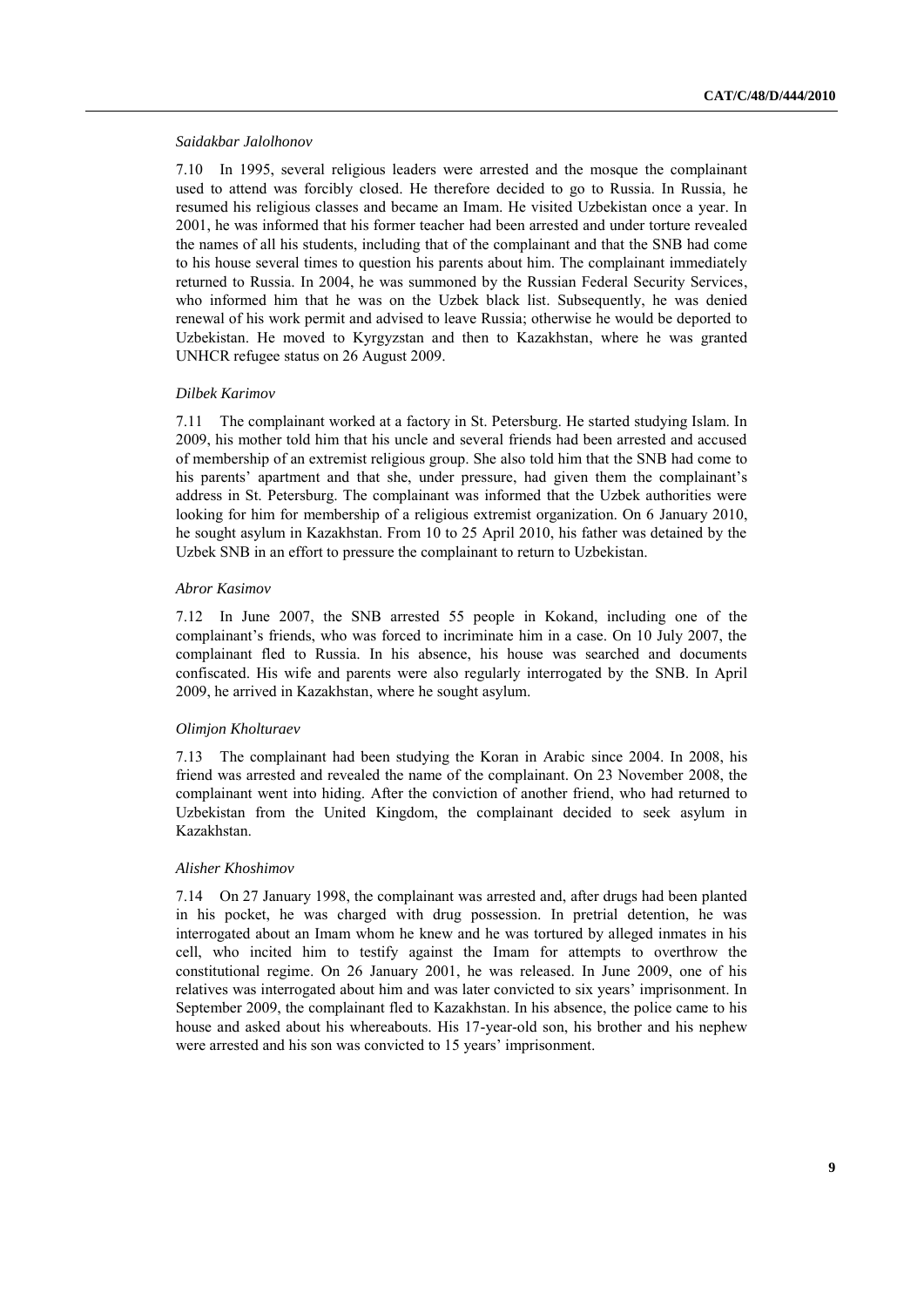#### *Sarvar Khurramov*

7.15 The complainant belongs to a Muslim family and for his wedding, he organized a religious service. After the arrest of a friend (the same as Mr. Kholturaev"s friend, see above), SNB agents came to his parents' house for questioning. In February 2010, the complainant was granted UNHCR refugee status in Kazakhstan.

## *Oybek Kuldashev*

7.16 The complainant regularly attended the local mosque. In April 2010, two of his friends were arrested and later convicted to 9 and 20 years" imprisonment. Afraid for his life, the complainant left Uzbekistan and was granted UNHCR refugee status on 8 April 2010. He was informed that his two brothers and a close friend had been arrested and interrogated about him during his absence. They were severely beaten.

# *Kobiljon Kurbanov*

7.17 After the 1999 bombings in Tashkent, the complainant began to be harassed. In 2001, the complainant was convicted for distribution of illegal leaflets that the police planted in his bag. In 2004, he was arrested for illegal possession of a weapon that the police had hidden at his house. In 2009, he was illegally detained for seven days and severely beaten by the police. On 26 February 2010, he sought asylum in Kazakhstan.

### *Bahriddin and Bahtiyor Nurillaev*

7.18 Several members of the complainants" family were arrested because of their religious practices. Their brother was tortured over a period of five months and forced to sign false confessions. Four of their cousins were also tortured and forced to sign confessions stating that they belonged to extremist organizations. Afraid of being subjected to the same treatment, the brothers fled to Kazakhstan, where they were granted UNHCR refugee status in October and November 2009.

#### *Ulugbek Ostonov*

7.19 In 1999, the complainant became a practising Muslim and hosted a discussion group about Islam at his house. In March 2004, after the bomb blasts in Tashkent, three members of the group were convicted to 16 and 18 years" imprisonment. The complainant was placed under surveillance and his wife was regularly questioned and tortured in connection with him by SNB agents. Fearing for his safety, the complainant went to Russia and then to Kazakhstan in October 2008. He was informed that his brother had been held incommunicado for three months, during which time he was tortured and told that he would be released if the complainant came back to Uzbekistan. On 13 January 2010, the complainant obtained UNHCR refugee status in Kazakhstan.

# *Isobek Pardaev*

7.20 In 2006, the complainant started practising Islam and in 2009, he got married in a religious service, following which he was placed under surveillance as a potential extremist. In April 2010, two of his friends were arrested at the mosque he was attending. The complainant left for Kazakhstan, where he was granted refugee status in May 2010.

#### *Oybek Pulatov*

7.21 In 2009, friends of the complainant with whom he attended the mosque were arrested and the complainant's house and shop were placed under surveillance. In April 2010, a very close friend was arrested, held incommunicado for five months and severely tortured. Worried by these arrests, the complainant left for Kazakhstan.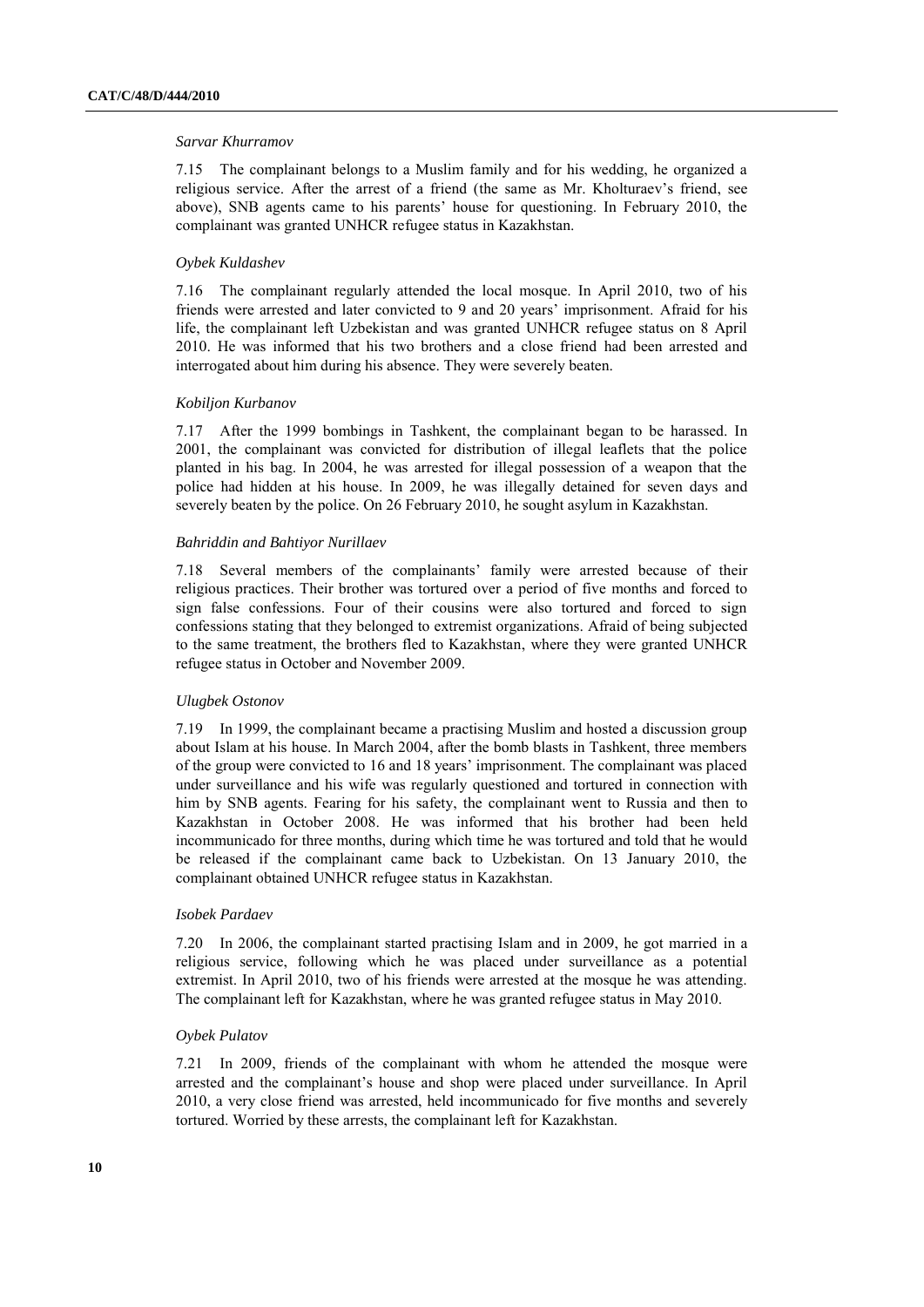#### *Uktam Rakhmatov*

7.22 The complainant was meeting his friends twice a month to study the Koran. In 2008, he was informed that his name appeared on the list of alleged suspects. In 2009, after several friends were arrested, he was approached by the SNB several times. After his departure for Kazakhstan on 5 April 2010, his parents were notified that the police were looking for him.

#### *Otabek Sharipov*

7.23 On 7 June 2000, the complainant was interrogated, kicked and punched and asked to confess that he belonged to an extremist religious group, which he refused to do. Over a period of 20 days he was severely tortured and asked to sign a confession, which he finally did. On 11 December 2000, he was convicted to nine years' imprisonment. On 15 January 2003, after having been regularly tortured in detention, he was released on an amnesty. In 2007, the complainant went to work in St. Petersburg and returned to Uzbekistan in December 2007. In February 2008, several of his colleagues were arrested after they returned to Uzbekistan. On 21 August 2009, he arrived in Kazakhstan.

#### *Tursunboy Sulaimonov*

7.24 The complainant is Muslim and a Tajik national. On 29 March 2004, the day of the Tashkent bombings, his three brothers-in-law were arrested. Four days later, 12 police officers came to his house. His wife managed to warn him and he fled to Tajikistan. A few days later, the Tajik authorities arrested him and accused him of taking part in the March bombings in Tashkent and of gun smuggling. He was tortured for three days but was released following a significant bribe. In September 2004, a trial started against 33 defendants, including the complainant. He was described as the leader of the extremist organization which carried out the Tashkent bombings and the Uzbek authorities issued an international arrest warrant for him. On 6 March 2009, the complainant arrived in Kazakhstan after living in hiding in Tajikistan and Kyrgyzstan.

#### *Sirojiddin Talipov*

7.25 The complainant regularly attended prayers. In 2007, the complainant went to Russia to work and, during one of his visits to Uzbekistan, he was informed that his house was under surveillance and that many of his friends had been arrested. In 2010, his family told him that he should not return to Uzbekistan as he would be arrested. He therefore went to Kazakhstan and sought asylum.

# *` Abduazimhuja Yakubov*

7.26 A colleague of the complainant was placed under SNB surveillance and was later assassinated. In 2009, the complainant and every man in his family were summoned by the SNB. On 28 January 2010, the complainant arrived in Kazakhstan. He was informed that his sister and nephew had been convicted to 9 and 17 years' imprisonment respectively and that he was charged with belonging to an extremist religious group allegedly founded by his father-in-law, who was later killed by the police.

#### *Maruf Yuldoshev*

7.27 In 2009, the complainant started attending the mosque. In April 2010, one of his friends was arrested and he was advised by another friend that he was in danger of arrest and torture. He fled Uzbekistan and arrived in Kazakhstan on 5 April 2010.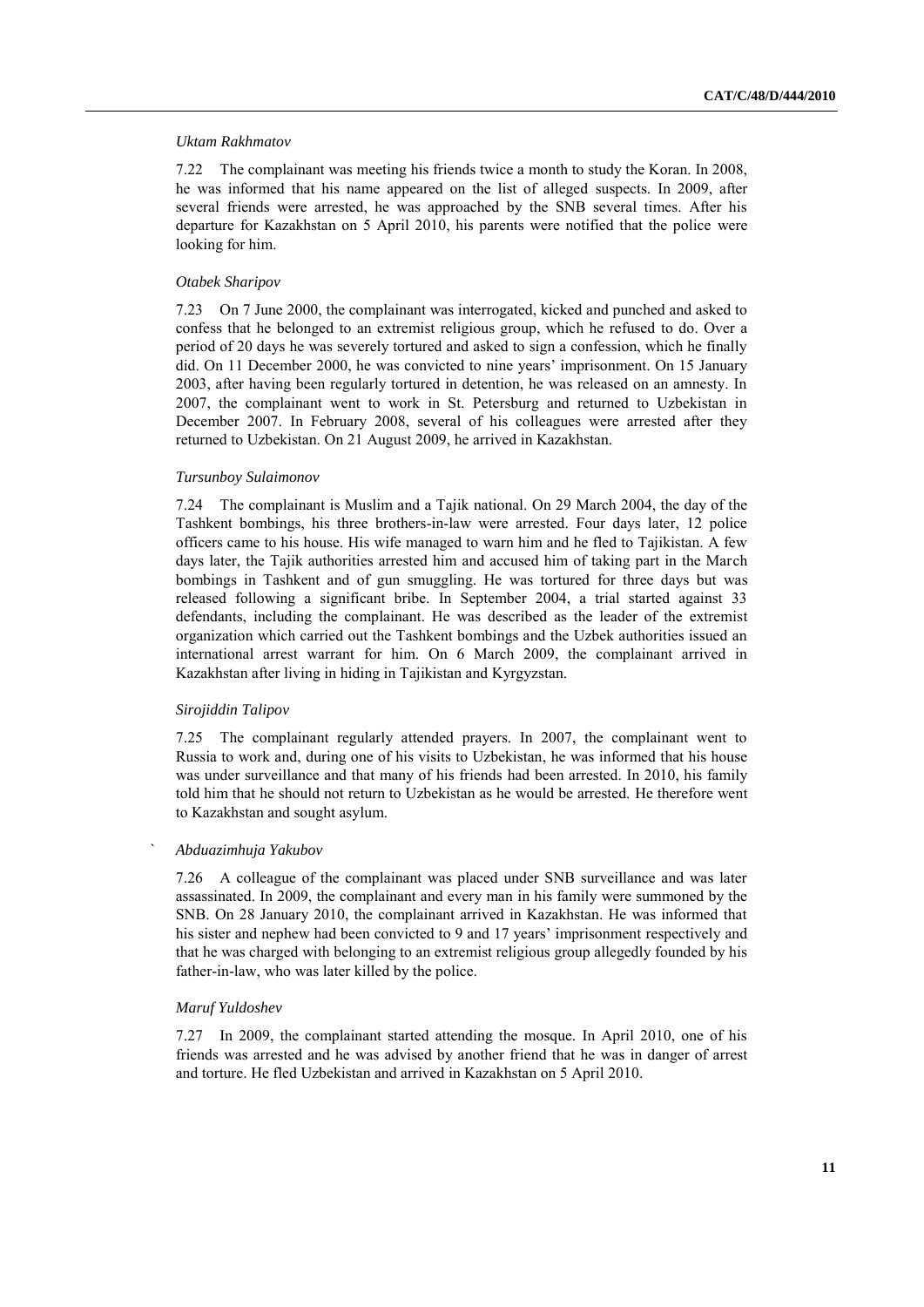7.28 Counsel submits that she does not have any information on Ravshan Turaev and Fayziddin Umarov, as she was not able to access the complainants in detention in Kazakhstan or Uzbekistan upon their extradition

#### **State party's further observations on the merits**

8.1 On 30 April 2012, the State party submits further observations with regard to the extradition of the 29 complainants. It notes that from June to December 2010, the complainants were extradited to Uzbekistan, where they were wanted on charges of terrorism, establishment and membership of religious, extremist, separatist, fundamentalist and other prohibited organizations, murder, membership of criminal organizations and other crimes. The decision to extradite them was taken in accordance with the provisions of the International Covenant on Civil and Political Rights, and also taking into account the gravity of the charges, to avoid the individuals escaping and to ensure public security on the territory of the State party.

8.2 The State party refers to its earlier submissions with regard to the legality of the extradition decision and the complainants" allegations of ill-treatment and torture by the State party"s authorities. It reiterates that it had received written guarantees from the General Prosecutor's Office of Uzbekistan that the complainants' rights and freedoms would be respected after the extradition and that they would not be subjected to torture or ill-treatment. The Uzbek authorities also assured the Committee that international organizations, such as the International Committee of the Red Cross (ICRC), the World Health Organization (WHO) and a number of international human rights organizations have free access to monitor detention facilities and to carry out interviews with detainees.

8.3 The State party explains that after the authorities' decisions on the complainants' claims against their extradition and concerning their refugee status had become final, it did not have any legal grounds to keep them in detention, and that, moreover, it could not release them as they constituted a threat to Kazakh public interests and security.

8.4 The State party recalls that Uzbekistan is a party both to the International Covenant on Civil and Political Rights and the Convention against Torture. Therefore, the criminal proceedings against the complainants are carried out in line with the domestic legislation and the international obligations of Uzbekistan. Pursuant to the Minsk Convention, the State party obtained information on the criminal investigations against 26 complainants, who have been sentenced only for crimes which figured in the extradition request. None of them was sentenced to death or to life imprisonment.

8.5 The State party notes that Mr. Rakhmatov was sentenced to three years' corrective labour. Similar sentences which do not involve imprisonment were given to Mr. Pulatov and Mr. Yuldoshev. The criminal case against Mr. Jalolhonov was closed pursuant to an amnesty act. Mr. Abdussamatov was sentenced to 12 years" imprisonment on 26 September 2011 for attempts to overthrow the constitutional order. The State party explains that it will be informed by Uzbekistan of the outcome of all criminal proceedings against the complainants. Finally, the State party submits that its embassy personnel met with the Uzbek authorities regarding the complainants' conditions of detention and their claims of torture and ill-treatment and that it will provide further clarifications in this regard.

### **Oral hearing of the parties**

9. 1 On 8 May 2012, at the request of the State party, the Committee held an oral hearing with both parties. The State party explained that the decision to extradite the complainants was taken for a number of reasons: firstly, according to article 534 of the Criminal Procedure Code, the maximum duration of imprisonment on extradition arrest is one year and the complainants had completed that year; secondly, there were no legal grounds for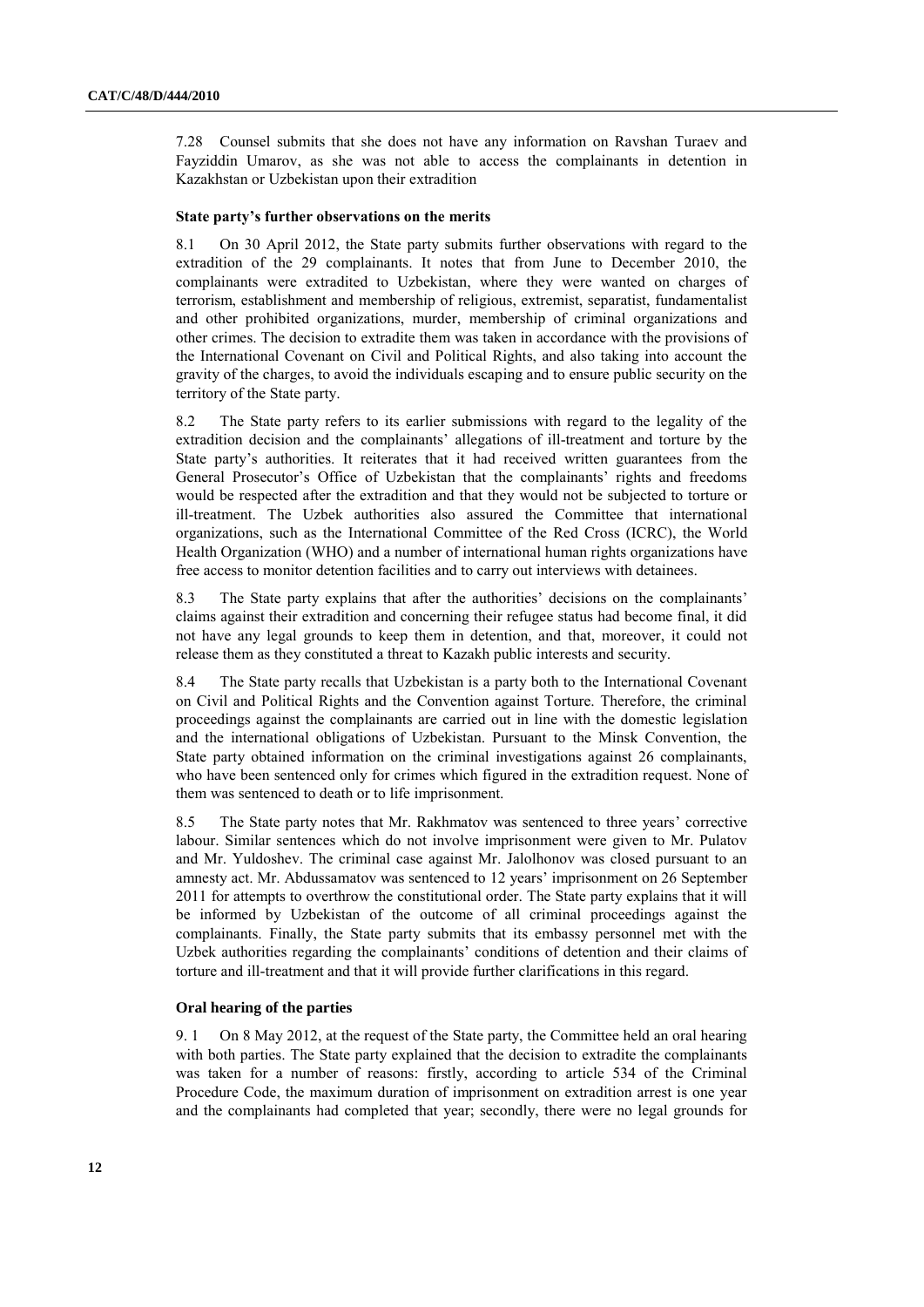their release or for granting them refugee status in Kazakhstan, and it appeared to be impossible to relocate them to a third country; thirdly, according to foreign partners' information, the complainants were involved in the establishment of a network of international terrorist organizations, of which two such organizations are prohibited in the State party and are on the list of the United Nations Security Council Counter-Terrorism Committee.

9.2 The State party further noted that UNHCR had revoked the complainants' refugee status after their experts had studied their files for two months. The State party could not allow further infiltration of religious extremism from Central Asia to other countries and made a conscious decision not to respect the Committee's request for interim measures in order to protect its citizens and those of other countries.

9.3 With regard to the complainants' criminal proceedings in Uzbekistan and their health, the State party explained that, according to the information from the Uzbek General Prosecutor of 5 May 2012, 25 complainants have been found guilty of crimes and sentenced; three of them were sentenced to corrective labour for three years and were released after the court hearing. One complainant was amnestied. The State party notes that there is no reason to believe that the complainants would be subjected to torture, inhuman or degrading treatment in Uzbekistan. According to the Uzbek authorities, the complainants are held in adequate conditions and they are not subjected to torture. The State party notes that every year, about 10,000 illegal migrants enter its territory from Uzbekistan, some 5,000 of whom are sent back. The State party cooperates with Uzbekistan and extradites an average of 40 individuals per year in relation to criminal proceedings. Since 2007, UNHCR has resettled 215 Uzbek citizens to third countries.

9.4 Answering the Committee members" questions, the State party noted that, according to article 18 of the Refugee Act and article 532 of the Criminal Procedure Code, nobody can be sent back to a third country if there is a threat to life or liberty and a risk of torture. On fair trial of the complainants in Kazakhstan, the State party reiterated its written observations and noted that documentary evidence proved that lawyers and interpreters took part in the proceedings and no complaints were submitted by the complainants, their lawyers, the representatives of UNHCR or the State party"s Human Rights Office. With regard to the proceedings in Uzbekistan, the State party noted that all complainants were defended by lawyers of their choice and that no claims of torture have been made.

9.5 With regard to the situation in Uzbekistan and the risks for the complainants, the State party observed that the Kazakh authorities worked together with their Uzbek counterparts to receive assurances that none of the complainants would be subjected to torture and that international organizations would be allowed to visit them. In case of failure to observe these guarantees, the State party has reserved its right to review its cooperation with Uzbekistan. It also stated that it is aware of international nongovernmental organizations" human rights reports on Uzbekistan, reports by United Nations Special Rapporteurs and General Assembly resolutions. It referred to other reports indicating that the human rights situations in Uzbekistan had improved. It also submitted that Mr. Yakubov was sentenced to 18 years of imprisonment and Mr. Boltaev to 12, rather than 30 as mentioned in the media.

9.6 With regard to the whether the complainants figure by name on the United Nations Security Council Counter-Terrorism Committee list, the State party noted that the two organizations it mentioned are on the list. One has around 5,000 members and not all of the members are listed.

9.7 The State party further explained that it regularly monitors the complainants" situation and that it has been informed that the complainants were not subjected to torture on return to Uzbekistan.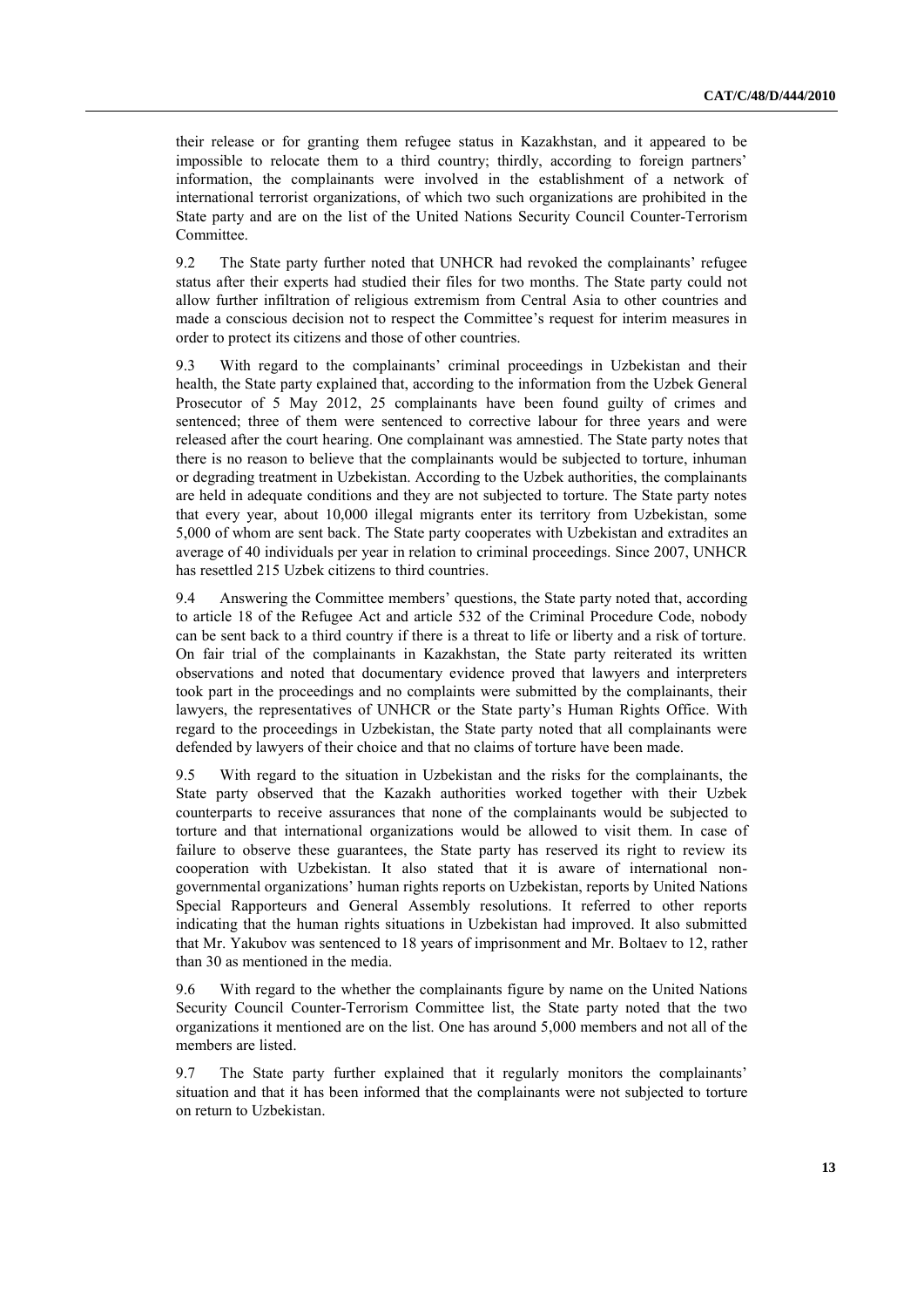9.8 The State party confirmed that it had an anti-terrorism law but that it decided to extradite the complainants in light of the threat they represented to national security and security in the region or other countries.

9.9 With regard to the complainants" whereabouts, the State party stated that four of them have been released and the others are either in prison or in pretrial detention.

10.1 The complainants" counsel stated that the State party has not explained its failure to comply with the interim measures of protection constituting a violation of article 22 of the Convention<sup>9</sup>, thereby shifting the burden of proof to the State Party, which needs to justify the complainants' extradition.

10.2 Counsel notes that before the extradition of the complainants, the State party had ample information regarding the substantial risk of torture upon their return. The abysmal record of Uzbekistan on torture has been well documented by international NGOs, such as Human Rights Watch,<sup>10</sup> by the United Nations Special Rapporteur on torture, the Human Rights Committee in its concluding observations on Uzbekistan in 2010 and in European Court of Human Rights judgments against Russia.<sup>11</sup> It is well known that there is a consistent and systematic use of torture against detainees in Uzbekistan and that individuals held on religious or terrorism grounds face higher risks. Counsel reiterates that the complainants are all devout followers of Islam and were charged on the basis of article 244 of the Uzbek Criminal Code ("publishing, storing and distributing of materials containing ideas of religious extremism" and "participating in a religious extremist, separatist, fundamentalist or other banned organization") and article 159 of the Uzbek Criminal Code ("attempt to overthrow the constitutional order"). Like thousands of other believers peacefully practising their religion outside strict State controls in Uzbekistan, they were targeted in a government crackdown and branded as "religious extremists" and "members of banned religious organizations". Many of the complainants were detained and tortured before fleeing their country.

10.3 Counsel notes that the complainants detailed their personal backgrounds and established their individual risk of torture upon return in their appeals before the State party"s courts and constantly referred to the Convention against Torture, European Court of Human Rights case-law and NGOs reports on torture in Uzbekistan. The State party"s courts however did not make an individual assessment of their risks of torture. Furthermore, international NGOs, such as ACAT-France, Amnesty International, Human Rights Watch and others submitted numerous letters and appeals to Kazakh authorities, between 2010 and 2011, requesting prevention of their extradition in light of the risk of torture. Counsel argues that the State party was aware of the danger faced by the complainants.

10.4 Counsel observes that the non-refoulement principle is a non-derogable and fundamental principle which shall prevail over bilateral extradition conventions. Counsel also notes that withdrawal of refugee status is not a relevant consideration for assessment of the risk of torture. Even terrorists have the right not to be tortured.

10.5 With regard to the diplomatic guarantees allegedly provided by Uzbekistan, counsel considers them unreliable and notes that there is no independent and effective postextradition monitoring mechanism in Uzbekistan. <sup>12</sup> She notes that the United Nations Special Rapporteur on Torture and the European Court of Human Rights have both found

<sup>9</sup> See communication No. 249/2004, *Dar* v. *Norway,* decision adopted on 11 May 2007, para. 16.4.

<sup>&</sup>lt;sup>10</sup> Human Rights Watch, "Nowhere to turn: torture and ill-treatment in Uzbekistan", 2007.

<sup>11</sup> European Court of Human Rights, *Ismailov and others* v. *Russia*, Application No. 30352/03, 6 November 2008; *Sultanov v. Russia*, Application No. 15303/09, 4 November 2010.

<sup>12</sup> ECHR, *Ergashev* v. *Russia*, Application no. 12106/09, 20 December 2011, para. 114.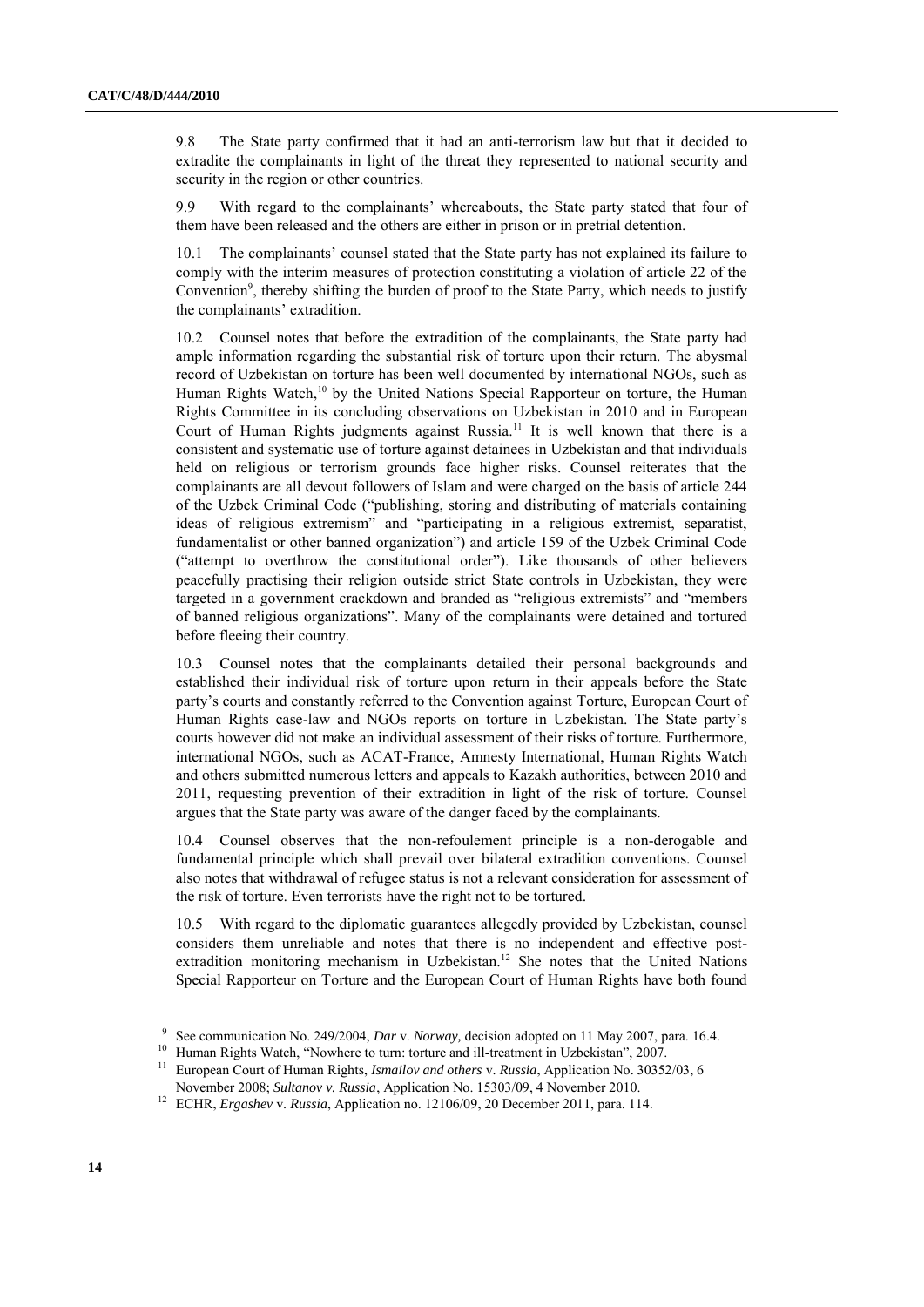that diplomatic assurances from the Uzbek Government do not release States from their obligation not to return an individual to a risk of torture. The United Nations Human Rights Committee, in its concluding observations on Kazakhstan, recommended that the State party exercise the "utmost care in relying on diplomatic assurances". She also notes that Kazakhstan did not provide a copy of these alleged guarantees to the Committee. With regard to the alleged monitoring mechanisms, counsel observes that the mandate and confidentiality rules of the International Committee of the Red Cross prevent any report on conditions in Uzbekistan from being submitted to Kazakhstan. Moreover, WHO, when contacted by counsel denied having received any instruction from the Uzbek authorities to monitor the situation of the complainants and noted that it does not have access to prisons. "Other international human rights organizations" do not have any access to places of detention in Uzbekistan.<sup>13</sup>

10.6 Counsel endeavoured to monitor the complainants" situation, but no one has been able to visit them or to provide any information regarding their whereabouts and their treatment. According to press articles, five of the complainants were given long sentences between August and November 2011.<sup>14</sup> For example, Ahmad Boltaev was convicted to 13 years" imprisonment. Others were tried, but the outcome is unknown as there is no media coverage or independent trial monitoring. Counsel states that she believes that the complainants were not assisted by independent lawyers and that their right to a fair trial was breached.

10.7 Counsel also considers that the State party failed to take effective measures to prevent acts of torture in this case, in violation of article 2 of the Convention against Torture. It also failed to provide the complainants with access to an effective remedy against their extradition, in violation of article 22 of the Convention.<sup>15</sup>

10.8 With regard to the fight against terrorism, counsel notes that it should be carried out in compliance with human rights law<sup>16</sup> and the State party's obligation not to expel individuals who risk torture is absolute. If the complainants constituted a danger to the security of the State party, the authorities should have charged them with a crime and tried them in their courts.

10.9 With regard to the remedies, counsel refers to the Basic Principles and Guidelines on the Right to a Remedy and Reparation for Victims<sup>17</sup> and requests that the State party be ordered to ensure the return of the complainants, <sup>18</sup> and compensation and rehabilitation pursuant to article 14 of the Convention should be given to them. The State party should

<sup>&</sup>lt;sup>13</sup> Human Rights Watch was the last international NGO operating in Uzbekistan and the Government closed their office in June 2011.

<sup>14</sup> Ozodlik, 18 August 2011, Ўзбекистонга экстрадиция қилинган қочқинлар устидан ҳукм ўқилди (in Uzbek) ; [http://www.ozodlik.org/content/article/24301128.html;](http://www.ozodlik.org/content/article/24301128.html) Radio Free Europe, 23 August 2011, Uzbeks Extradited From Kazakhstan Stand Trial For Extremism (in English) [http://www.rferl.org/content/extradited\\_uzbeks\\_tried\\_for\\_extremism/24305622.html;](http://www.rferl.org/content/extradited_uzbeks_tried_for_extremism/24305622.html) Radio Ozodlik, 30 September 2011, Ўзбекистонга қайтарилган уч қочқинга ҳукм ўқилди (in Uzbek), [http://www.ozodlik.org/content/article/24344491.html.](http://www.ozodlik.org/content/article/24344491.html)

<sup>15</sup> See communication No. 319/2007, *Singh* v. *Canada*, decision adopted on 30 May 2011, para. 8.

<sup>&</sup>lt;sup>16</sup> Report of the Special Rapporteur on the promotion and protection of human rights and fundamental freedoms while countering terrorism: Ten areas of best practices in countering terrorism (A/HRC/16/51), principle 1.

<sup>&</sup>lt;sup>17</sup> General Assembly resolution 60/147.

<sup>18</sup> See communication No. 249/2004, *Dar* v. *Norway,* decision adopted on 11 May 2007.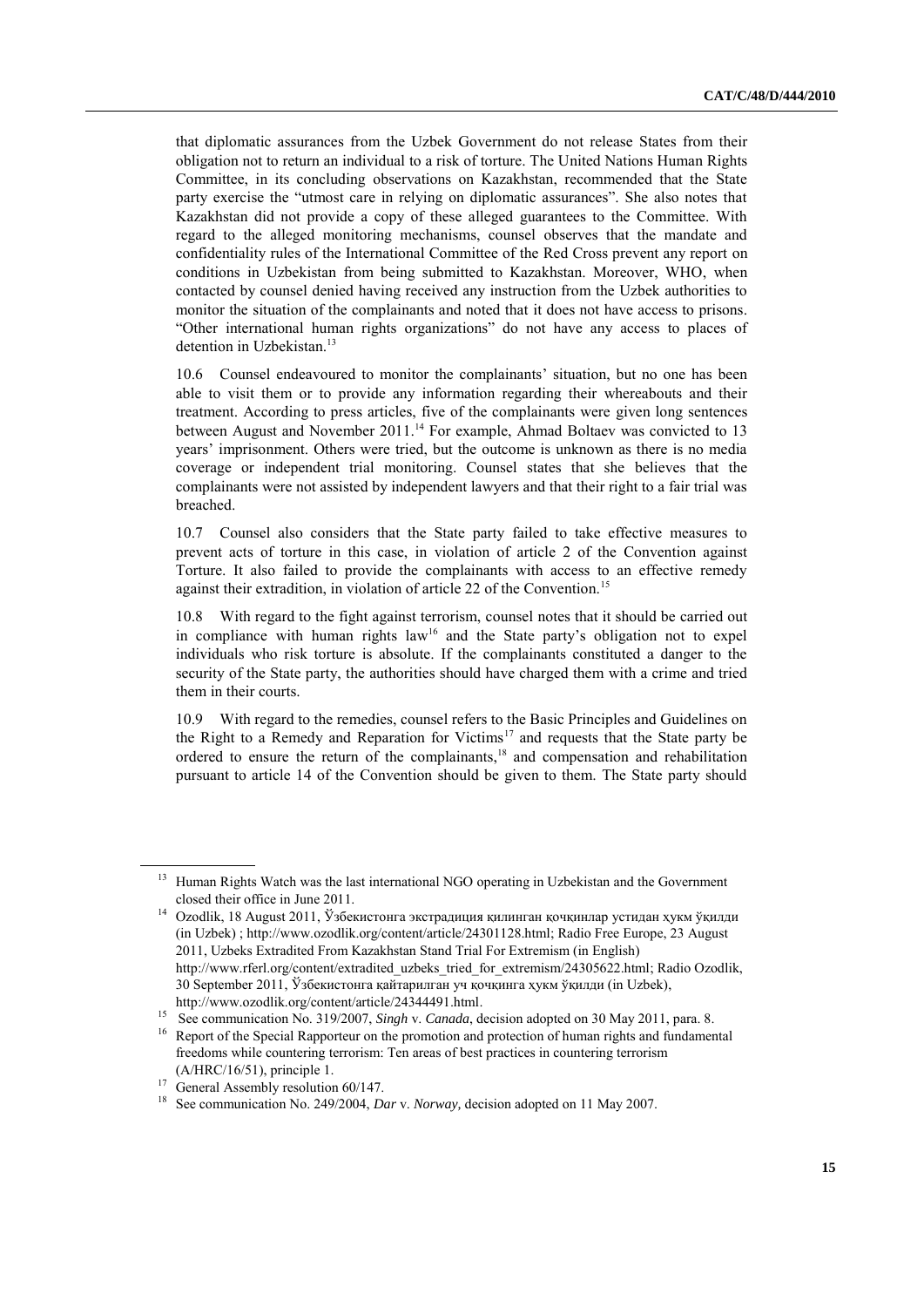also review its system of diplomatic assurances and its judicial system with a view to avoiding similar violations in the future.<sup>19</sup>

## **State party's further information**

11.1 On 11 May 2012, pursuant to a request by the Committee during the oral hearing, the State party submitted copies of the guarantees by the Uzbek authorities as well as some of the District Court decisions<sup>20</sup>. From the documents, it transpires that, on 6 September 2010, the State party requested guarantees for the 29 complainants, in particular that the prosecution would not be based on political motives and that they would not be subject to any discrimination, torture, inhuman or degrading treatment or punishment, and that, if necessary, the State party"s authorities could visit the complainants at any time during the criminal proceedings to verify that their rights were being upheld. On 7, 11, 12 and 20 October 2010 and 10 January 2011, the General Prosecutor of Uzbekistan provided guarantees for each one of the complainants, stating that Uzbekistan is a party to the Covenant on Civil and Political Rights and the Convention against Torture. It further noted that, according to articles 16 and 17 of the Uzbek Criminal Code, justice is carried out according to the principle of equality of arms, without discrimination, and nobody can be subject to torture, inhuman or degrading treatment. Any act or decision against human dignity, causing a threat to someone's health, or physical or mental pain is forbidden. It also authorized the authorities of Kazakhstan to visit each one of the complainants in detention and to receive information on their criminal proceedings. The Uzbek authorities further guaranteed that the complainants" criminal proceedings were in conformity with the provisions of the Uzbek Criminal Procedure Code and its international obligations.

11.2 On 5 May 2012, the General Prosecutor of Uzbekistan informed the State party that out of the 29 extradited individuals, 25 have been sentenced. Mr. Rakhmatov, Mr. Yuldoshev and Mr. Pulatov were sentenced to three years of non-custodial correctional labor.<sup>21</sup> The Uzbek authorities provided legal aid for all complainants and some of them had their own lawyers. One complainant refused legal aid and defended himself.<sup>22</sup> No complaints of torture or ill treatment have been raised. The criminal proceedings were public. They also state that they are currently considering the possibility that the Kazakh authorities may visit the complainants in detention. The Uzbek authorities further mention that they have set up a mechanism to implement the recommendations of United Nations treaty bodies.

## **Counsel's further comments**

12.1 On 16 May 2012, counsel submitted further comments, noting that the communication was submitted in December 2010 and that at that time, all the documents presented by the State party on 11 May 2012 were already in its possession and the State party has not explained why it submitted the documents only at this late stage of the proceedings.

12.2 With regard to the court decisions, counsel notes that it provides evidence that the complainants raised the issue of non-refoulement and the risk of ill-treatment upon their return to Uzbekistan; however that their arguments were rejected summarily without

<sup>19</sup> See communication No. 327/2007, *Boily* v. *Canada*, decision adopted on 14 November 2011, para. 15.

<sup>&</sup>lt;sup>20</sup> The State party provided court decisions of the first instance court for 11 complainants.

<sup>&</sup>lt;sup>21</sup> The State party does not provide information regarding the sentences of the remaining 23 complainants.

 $22$  No name is mentioned.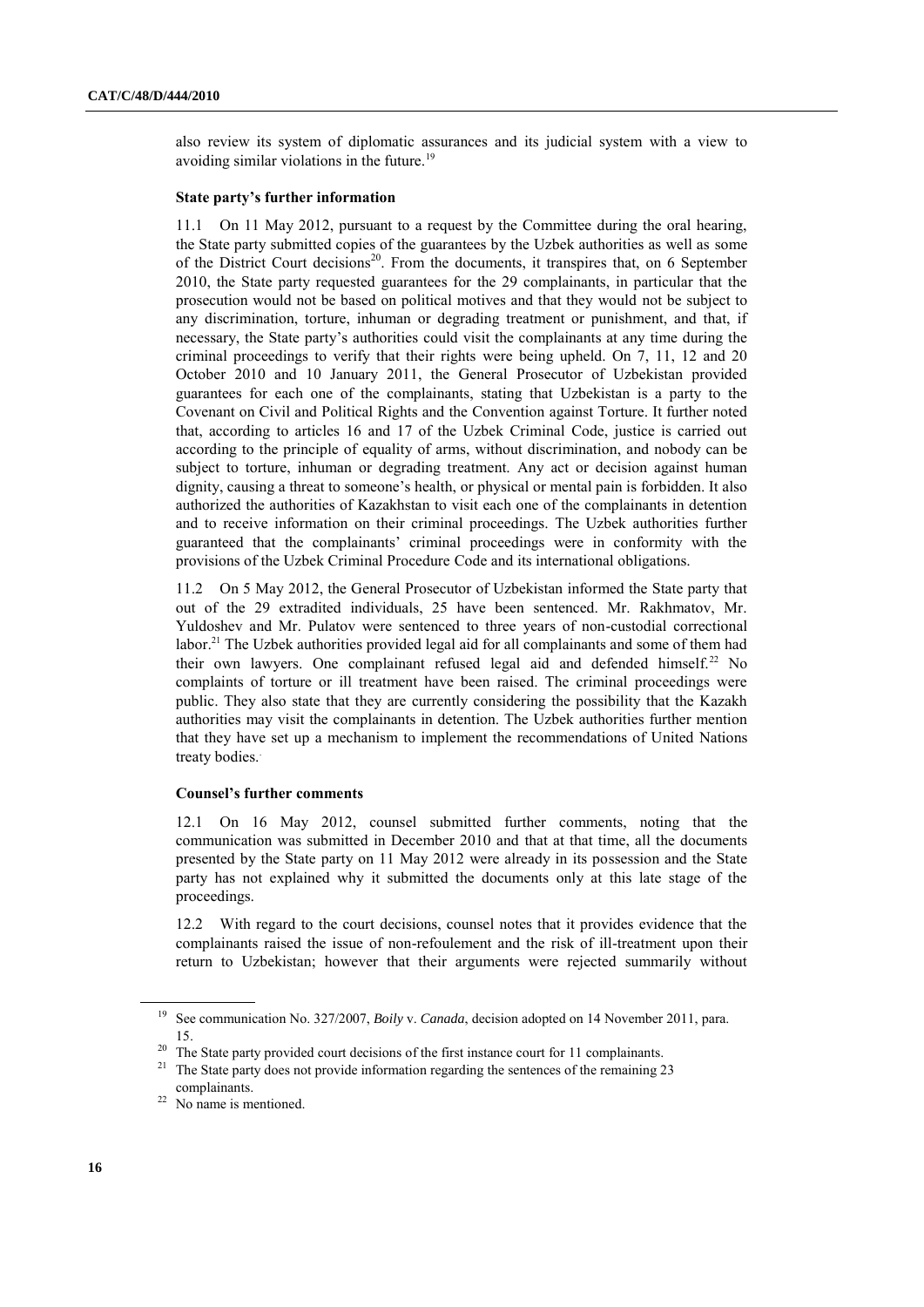examination. Counsel further notes that the court did not rebut the complainants" arguments about fair trial violations and the State party did not address these allegations.

12.3 Counsel further submits that the diplomatic assurances have been submitted belatedly and that they are vague, not specific, and do not provide for any effective followup mechanism. The guarantees were given in response to the State party"s Prosecutor General's request, in which he states that the authorities have no doubt that Uzbekistan would comply with its international commitments. Furthermore, the text of the assurances sought were included in the letter by the Kazakh Prosecutor General and therefore constituted pure formality, without having any impact on the State party"s decision with regard to extradition of the complainants.

12.4 Counsel further argues that the right to visit the complainants by the State party"s authorities was provided mostly in October 2010; however it was only in its further submission of 11 May 2012 that the State party informed the Committee that it was considering the possibility of visiting the complainants. It has not provided any explanation as to why it has not visited them earlier. Counsel cites European Court of Human Rights case-law<sup>23</sup> and notes that the only case in which diplomatic assurances were considered a sufficient guarantee against torture was when the monitoring in the place of detention was delegated to an independent human rights NGO.

#### **Issues and proceedings before the Committee**

#### *Consideration of the merits*

13.1 The Committee has considered the communication in the light of all the information made available to it by the parties, in accordance with article 22, paragraph 4, of the Convention.

13.2 The Committee must determine whether the forced removal of the complainants to Uzbekistan violates the State party's obligations under article 3, paragraph 1, of the Convention not to expel or return ("refouler") an individual to another State, where there are substantial grounds for believing that he or she would be in danger of being subjected to torture. The Committee takes a decision on the question in the light of the information, which the authorities of the State party had or should have had in their possession at the time of the extradition. Subsequent events are useful for assessing the information, which the State party actually had or should have had at the time of extradition.

13.3 In assessing whether the extradition of the complainants to Uzbekistan violated the State party"s obligations under article 3, of the Convention, the Committee must take account of all relevant considerations, including the existence of a consistent pattern of gross, flagrant or mass violations of human rights. The Committee reiterates that the existence of a pattern of gross, flagrant or mass violations of human rights in a country does not as such constitute sufficient reason for determining that a particular person would be in danger of being subjected to torture on return to that country; additional grounds must be adduced to show that the individual concerned would be personally at risk. Similarly, the absence of a consistent pattern of flagrant violations of human rights does not mean that a person might not be subjected to torture in his or her specific circumstances.

13.4 The Committee recalls its general comment No. 1 (1996) on the implementation of article 3, that "the risk of torture must be assessed on grounds that go beyond mere theory or suspicion. However, the risk does not have to meet the test of being "highly probable",

<sup>23</sup> ECHR, *Othman* v. *the United Kingdom*, judgment of 17 January 2012.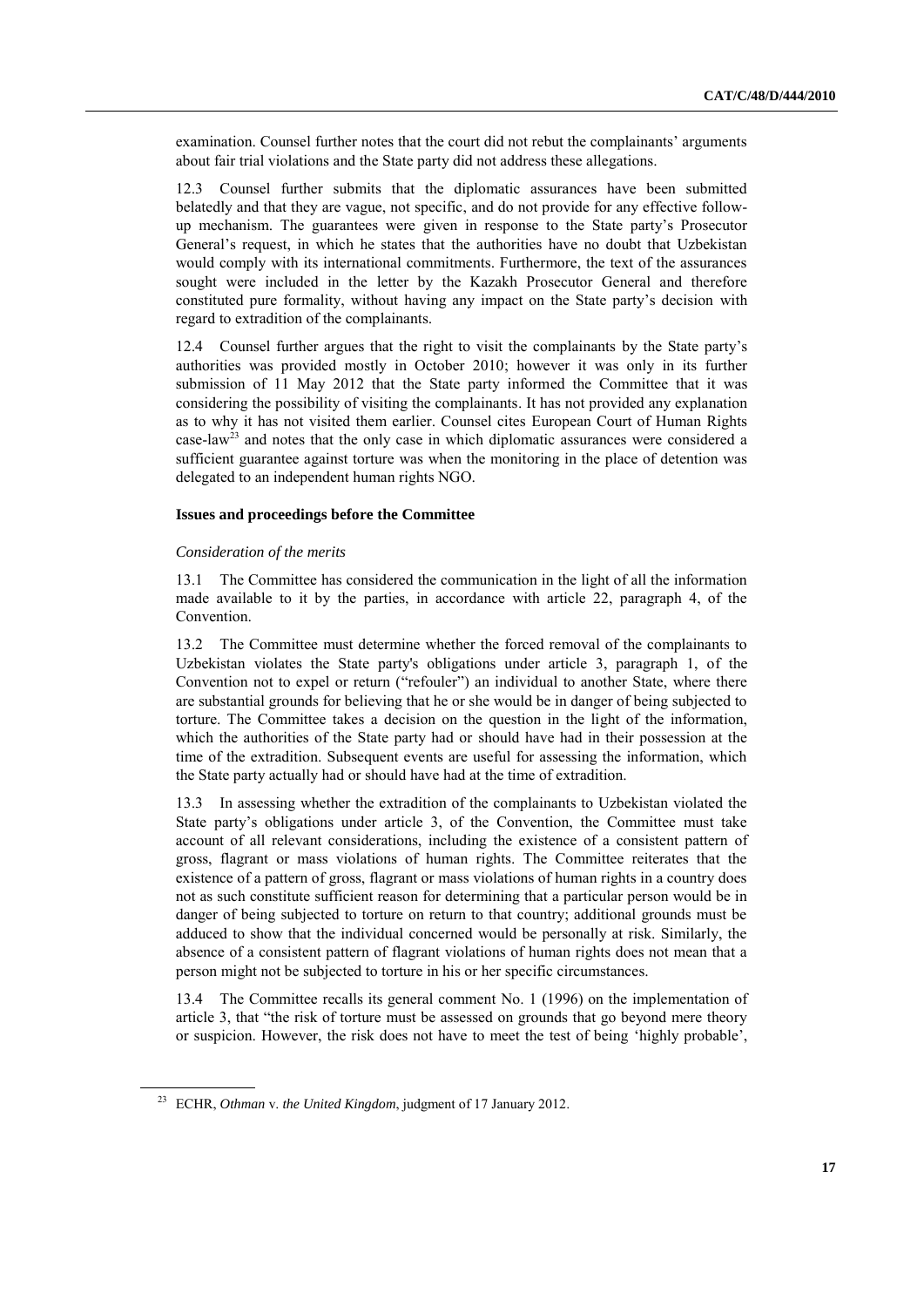but it must be personal and present". In this regard, in previous decisions, the Committee has determined that the risk of torture must be foreseeable, real and personal.<sup>24</sup>

13.5 The Committee notes counsel"s arguments that the complainants and other individuals returned to Uzbekistan pursuant to extradition requests were held in incommunicado detention and therefore subjected to a risk of torture and ill-treatment. It also notes counsel"s claim that use of torture and ill-treatment in Uzbekistan remains systematic and Muslims practising their faith outside official State control, as well as persons charged with religious extremism and attempts to overthrow the constitutional order have been specifically targeted. The Committee also notes that the State party rejected the complainants' request for asylum or reinstatement of their revoked refugee status<sup>25</sup> on the grounds that they would pose a threat to the State party and could cause significant damage to its security and that of other countries. It also notes counsel's argument that the proceedings in the State party leading to the extradition of the complainants were not fair, as no interpreter was provided, they had limited access to lawyers and the lawyers did not have access to the files. It further notes the State party"s assertion that its proceedings were monitored by UNHCR and officials of the State party"s Human Rights Office who did not receive any complaints, and that legal representation and interpretation was guaranteed. With regard to the complainants" allegation that they risk torture in Uzbekistan, the Committee notes the State party"s argument that Uzbekistan is party to the International Covenant on Civil and Political Rights and to the Convention against Torture and that Uzbekistan issued diplomatic assurances guaranteeing that the complainants would not be subjected to torture or cruel, inhuman or degrading treatment. It also notes that according to the State party, Uzbekistan assured it that international organizations could monitor the detention facilities. The Committee notes that counsel has rejected this assertion and noted that the rules of ICRC did not allow any reports to be made to the State party"s authorities and that the other organizations mentioned did not have access to places of detention. The Committee further notes counsel"s claim that in the cases of four of the 29 complainants UNHCR was against their extradition and that counsel did not have access to information about the UNHCR position in other cases.

13.6 With regard to the existence of a consistent pattern of gross, flagrant or mass human rights violations, the Committee recalls its concluding observations on Uzbekistan"s third periodic report<sup>26</sup>, in which it expressed its concern about numerous, ongoing and consistent allegations of routine use of torture and other cruel, inhuman or degrading treatment or punishment by law enforcement and investigative officials or with their instigation or consent, and that persons who sought refuge abroad and were returned to the country have been kept in detention in unknown places and possibly subjected to breaches of the Convention.

13.7 The Committee notes that all 29 complainants are Muslims reportedly practising their religion outside of official Uzbek institutions or belonging to religious extremist organizations. It also notes that the complainants were extradited pursuant to a request from Uzbekistan accusing them of serious crimes, including religious extremism and attempts to overthrow the constitutional order, and on the basis of the State party"s assessment that they posed a security threat to its citizens and citizens of other countries. The Committee reiterates its concern, expressed in its concluding observations, about forcible returns to Uzbekistan in the name of regional security, including the fight against terrorism, to

<sup>&</sup>lt;sup>24</sup> General comment No. 1, *Official Records of the General Assembly, Fifty-third Session, Supplement No. 44* (A/53/44 and Corr.1), annex IX), para. 6.

<sup>&</sup>lt;sup>25</sup> 12 of the complainants had UNHCR refugee status until August 2010.

<sup>&</sup>lt;sup>26</sup> CAT/C/UZB/CO/3.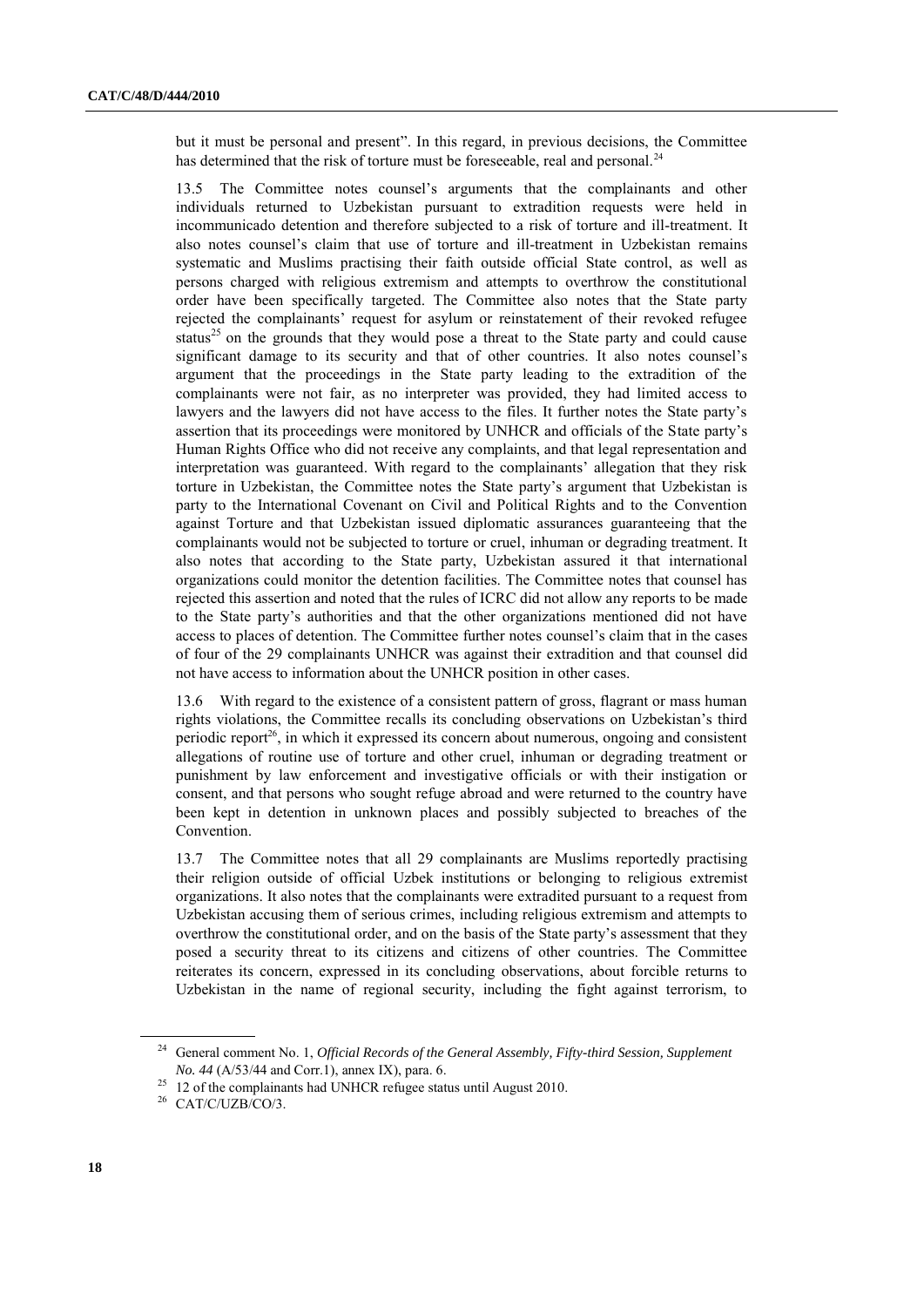unknown conditions, treatment and whereabouts. $^{27}$  It also notes that the non-refoulement principle in article 3 of the Convention is absolute and the fight against terrorism does not absolve the State party from honouring its obligation to refrain from expelling or returning ("refouler") an individual to another State, where there are substantial grounds for believing that he or she would be in danger of being subjected to torture.<sup>28</sup> In this context, the Committee also observes that the non-refoulement principle in article 3 of the Convention is absolute even if after an evaluation under the 1951 Convention relating to the Status of Refugees, a refugee is excluded under article 1 F (c).

13.8 In the circumstances of the present case, the Committee considers that in its own concluding observations, as well as in the information presented to it, the pattern of gross, flagrant or mass violations of human rights and the significant risk of torture or other cruel, inhuman or degrading treatment in Uzbekistan, in particular for individuals practising their faith outside of the official framework, has been sufficiently established. In addition, it observes that the complainants argued that they were subjected to religious persecution, in some cases including detention and torture, before they fled to Kazakhstan.

13.9 The Committee recalls that under the terms of its general comment No. 1 on the implementation of article 3 it will give considerable weight to findings of fact that are made by organs of the State party concerned, but that the Committee is not bound by such findings and has the power, provided by article 22, paragraph 4, of the Convention, of free assessment of the facts based upon the full set of circumstances in every case.<sup>29</sup> In the present case, the Committee notes that the State party has not provided evidence either in writing or orally refuting the complainants' claims that their extradition proceedings did not satisfy minimum fair trial requirements (e.g. sufficient time to prepare the defence, limited access to lawyers and interpretation) and that there was no individualized risk assessment of each complainant's personal risk of torture upon return to Uzbekistan. The Committee observes that whereas the first instance court (some decisions have been provided to the Committee) referred to the domestic legislation, as well as to the 1951 Convention relating to the Status of Refugees, it did not carry out an individualized risk assessment pursuant to article 3 of the Convention or the non-refoulement principle in the domestic legislation. Moreover, the State party failed to respect the interim measures requested by the Committee. Nor did the State party examine the arguments raised by the complainants on the absence of a fair trial and their risk of torture upon return to Uzbekistan. The Committee concludes that the State party has not properly examined the complainants" claims that they would face a foreseeable, real and personal risk of torture upon return to Uzbekistan. In the context of the case, taking into account the written and oral submissions by the parties, the Committee concludes that the complainants, who have all been charged with religious extremism or membership of extremist or terrorist organizations in Uzbekistan and were extradited by the State party on the basis of those charges, have sufficiently demonstrated their foreseeable, real and personal risk of torture upon return to Uzbekistan. Accordingly, the Committee concludes that in the circumstances of the present case, the State party"s extradition of the complainants to Uzbekistan was in breach of article 3 of the Convention.

13.10 Moreover, the State party has invoked the procurement of diplomatic assurances as sufficient protection against this manifest risk. The Committee recalls that diplomatic

<sup>&</sup>lt;sup>27</sup> CAT/C/KAZ/CO/2, para. 15.

<sup>28</sup> See communications No. 39/1996, *Paez* v. *Sweden*, Views adopted on 28 April 1997, No. 110/1998, *Núñez Chipana* v. *Venezuela*, Views adopted on 10 November 1998, para 5.6, and No. 297/2006, *Singh Sogi* v. *Canada*, Views adopted on 16 November 2007.

<sup>&</sup>lt;sup>29</sup> General comment No. 1 (see note 24 above) and inter alia, communication No. 356/2008, *N.S.* v. *Switzerland*, decision adopted on 6 May 2010.